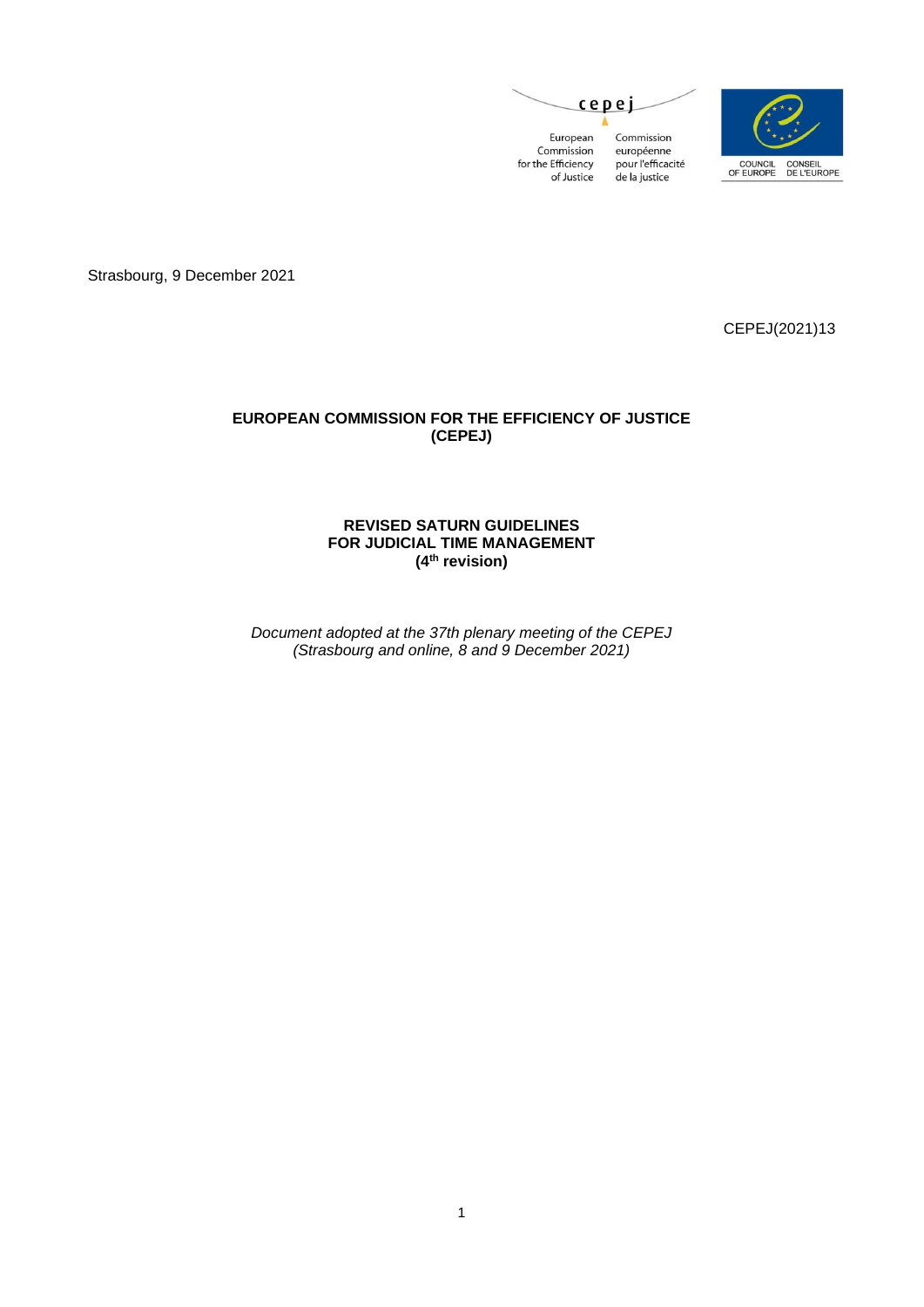#### Table of contents

|     | PART I: GUIDELINES FOR COURTS                                                                             | 3              |
|-----|-----------------------------------------------------------------------------------------------------------|----------------|
| I.  | General principles and guidelines                                                                         | 3              |
| Ш.  | Guidelines for legislators and policy makers                                                              | 5              |
| Ш.  | Guidelines for authorities responsible for administration of justice                                      | 6              |
| IV. | Guidelines for court managers                                                                             | $\overline{7}$ |
| V.  | Guidelines for judges                                                                                     | 8              |
| VI. | <b>Guidelines for Rechtspfleger</b>                                                                       | 9              |
|     | VII. Guidelines for non-judge court staff                                                                 | 10             |
|     | Part II: Guidelines for Prosecutors                                                                       | 11             |
|     | Part III: Guidelines for Lawyers                                                                          | 14             |
|     | Part IV: Guidelines for Court-appointed experts                                                           | 16             |
|     | Part V: Guidelines for Enforcement agents                                                                 | 19             |
|     | Appendix I: Uniform Guidelines for monitoring of judicial timeframes (EUGMONT)                            | 22             |
|     | Appendix II - Examples of synopsis                                                                        | 27             |
|     | Appendix III: Timeline showing the different stages of the criminal procedure before and during the trial | 29             |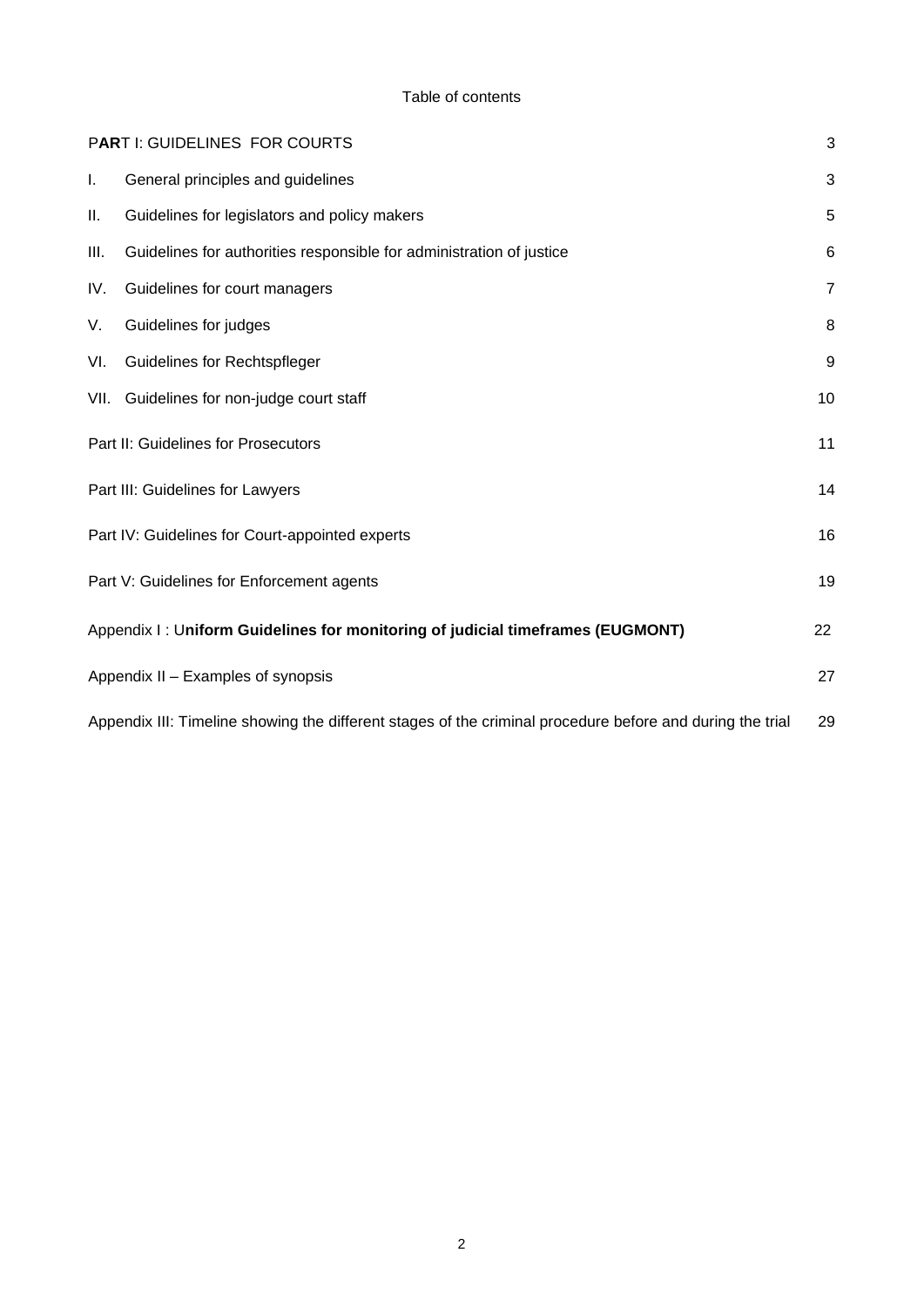## **Introduction**

All national court administrations, willing to apply such guidelines should undertake comparative analyses of the level of implementation of these guidelines and the time management tools used by the courts in their jurisdictions, identify guidelines that are not implemented and develop efficient strategies on how to implement and improve them.

The time management guidelines of SATURN must be translated and made available to all courts, judicial administrations, ministries of justice, local and national lawyers associations, public prosecutors and crime units in the police in charge of criminal investigations, victims' organizations and other user organizations and enforcement agencies in all member States. Any authority, organisation or individual involved should be encouraged to implement these guidelines appropriately.

## **PART I: GUIDELINES FOR COURTS**

#### <span id="page-2-1"></span><span id="page-2-0"></span>**I. General principles and guidelines**

## *A. Transparency and foreseeability*

1. The users of the justice system should be involved in the time management of judicial proceedings.

2. The users should be informed and, where appropriate, consulted regarding every relevant aspect that influences the length of proceedings.

3. The length of proceedings should be foreseeable as far as possible.

4. The general statistical and other data regarding the length of proceedings, in particular per types of cases, should be available to the general public.

#### *B. Optimum length*

5. The length of judicial proceedings should be appropriate.

6. It is particularly important and in the public interest that the length of judicial proceedings is not unreasonable. Procedures should not be excessively long. They should, under some circumstances, also not be too short, if this would unduly impact the users' right of access to court.

7. The time management of judicial proceedings, if not determined by the behaviour of the users themselves, should be decided in an impartial and objective manner, avoiding significant differences with regard to timing of similar cases.

8. Particular attention should be given to the appropriateness of the total length of proceedings, from the initiation of the proceedings to the final result, corresponding to the satisfaction of the aims that the users wanted to obtain through the judicial process.

#### *C. Planning and collection of data*

9. The length of judicial proceedings should be planned, both at the general level (planning of average/mean duration of particular types of cases, or average/mean duration of process before certain types of courts), and at the level of concrete proceedings.

10. The users are entitled to be consulted in the time management of the judicial process and in setting the dates or estimating the timing of all future procedural steps.

11. The length of judicial proceedings should be monitored through an integral and well-defined system of collection of information. Such a system should be able to promptly provide both the detailed statistical data on the length of proceedings at the general level, and identify individual instances at the origin of excessive and unreasonable length.

12. The court responsible for the case handling should record the steps at the trial stage. Where a case is appealed, the information available from the court file or record should be such that the appeal court should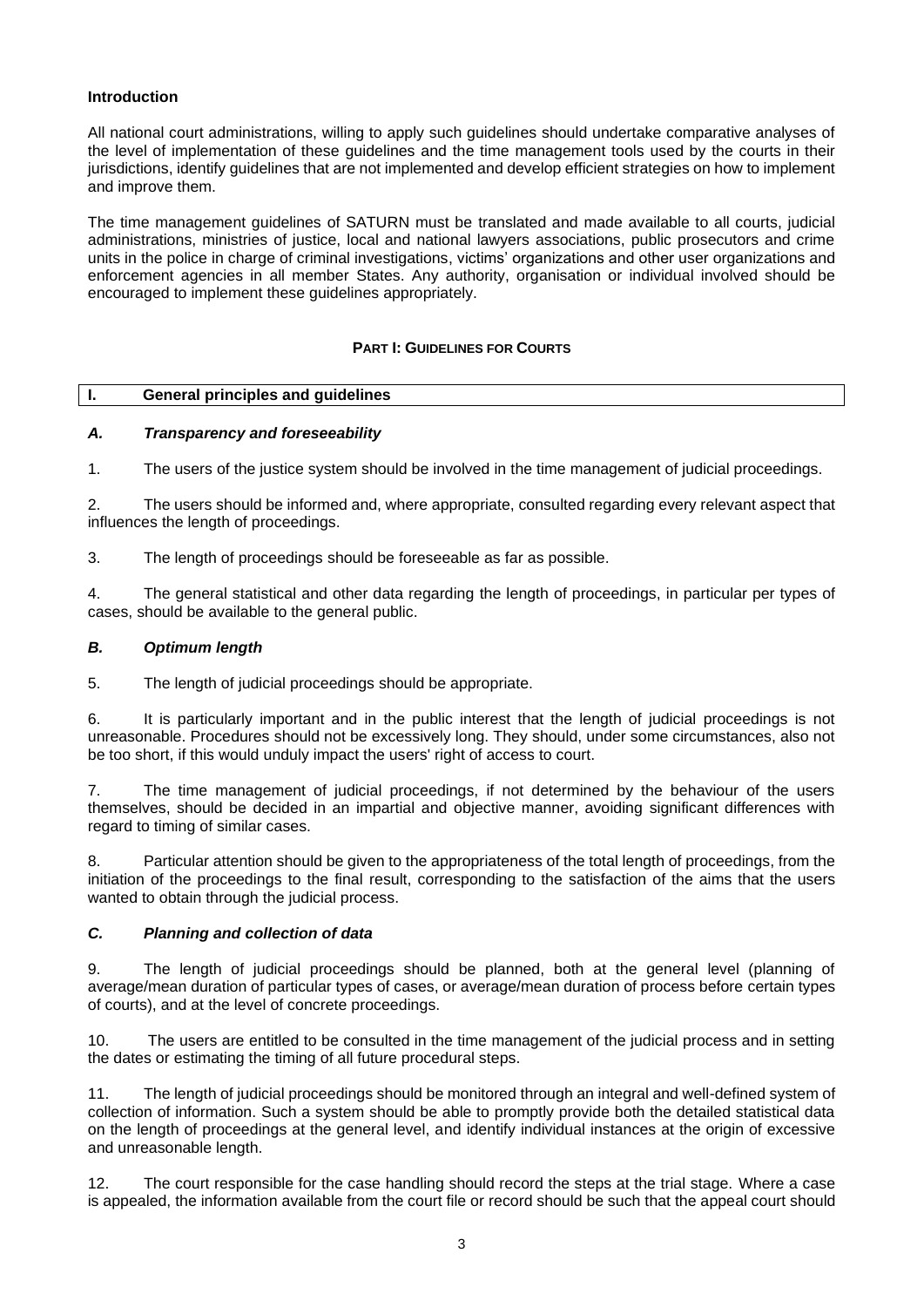be able to ascertain that the total time use at the trial stage – also the time spent at the first instance court and on sending the case between courts – has been properly recorded. Lower courts that receive cases for retrial must do the same for all time spent at previous instances – whether on appeal or in the first instance.

- 13. The court file or record should clearly show the steps of:
- case arrival at the first instance court (courts should check that the recording of the pre-trial steps is complete)
- trial preparation (several actions might happen during this step, ex: appointment of public defender, appointment of experts, setting the date of the main hearing, summons of witnesses, preparatory conferences and hearings)
- beginning of the trial (first oral hearing on the merits)
- further hearings for evidence (some States use only one main hearing)
- end of the hearings
- decision making at the first instance
- announcement and delivery of the first instance decision
- launching of legal remedies
- preparation of appellate hearings<br>- appelate hearings
- appelate hearings
- decision making at the appeal instances
- other stages and remedies (ex: reopening, constitutional review, retrial, etc)
- sending of the final sentence to the execution authorities

(This list contains examples and should be adapted to the peculiarities of each jurisdiction.)

14. This information should be available to guide the work of prosecutors, court administrators, judges and the central authorities responsible for the administration of justice. In appropriate form, the information should also be made available to the users and the general public.

15. Courts should use the "Towards European Timeframes for Judicial Proceedings Implementation guide" when setting suitable timeframes.

## *D. Flexibility*

16. The time management of the judicial process should be adjusted to the needs of the concrete proceedings, paying special attention to the needs of users.

17. The normative setting of time limits by legislation or other general acts should be used cautiously, having regard to possible differences in concrete cases. If the time limits are set by the law, their observance and appropriateness should be continually monitored and evaluated.

18. If the law provides that particular types of cases should have priority or be decided urgently, this general rule should be interpreted in a reasonable way, in the light of the purpose for which the urgency or priority was provided for.

## *E. Committed collaboration of all stakeholders*

19. Optimum and foreseeable length of proceedings1 should be within the responsibility of all institutions and persons who participate in the design, regulation, planning and conduct of judicial proceedings, in particular by taking into account ethical rules.

20. In particular, the actions needed to ensure the implementation of the principles and guidelines contained in this document should be undertaken by legislators, policy makers and the authorities responsible for the administration of justice.

21. The central bodies responsible for the administration of justice have the duty to ensure that the means and conditions necessary for appropriate time management are available, and take action where appropriate.

<sup>&</sup>lt;sup>1</sup> See the Framework Programme: "A new objective for judicial systems: the processing of each case within an optimum and foreseeable timeframe (CEPEJ(2004)19Rev2) and Length of court proceedings in the member States of the Council of Europe based on the case law of the European Court of Human Rights" (F. Calvez and N. Régis), updated in 2018 available on www.coe.int/cepej.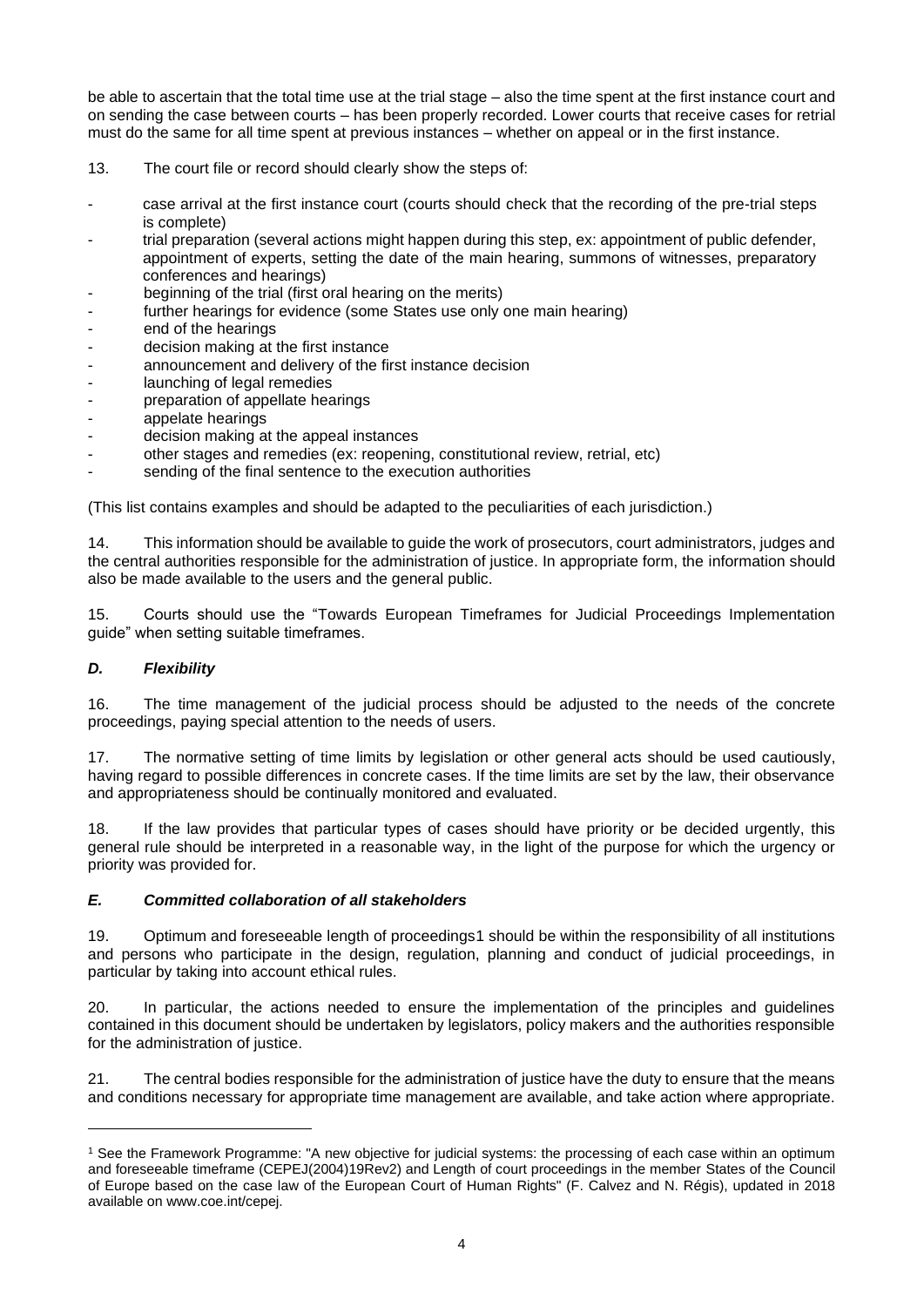The bodies of court administration should assist in time management by collecting information and facilitating the organisation of judicial proceedings. The bodies that conduct the proceedings should actively engage in the planning and organisation of the proceedings.

22. Framework agreements with lawyers regarding timeframes and deadlines should be encouraged in all jurisdictions, cooperation of lawyers being important for putting forward suitable calendars for each case.

## <span id="page-4-0"></span>**II. Guidelines for legislators and policy makers**

## *A. Resources*

1. The judicial system needs to have sufficient resources to cope with its regular workload in due time. The resources should be distributed according to the needs and must be used efficiently.

2. There should be specific resources that can be utilised in case of unexpected changes in the workload or the inability of the system to process the cases promptly.

3. The decisions on the utilisation of resources for the functioning of the judiciary should be made in a way that stimulates effective time management. If it is necessary, it should be possible to reallocate the resources in a fast and effective way in order to avoid delays and backlogs.

## *B. Organisation*

4. The judicial bodies should be organised in a way that encourages effective time management.

5. Within this organisation, the responsibility for time management or judicial processes should be clearly determined. There should be a unit that permanently analyses the length of proceedings with a view to identify trends, anticipate changes and prevent problems related to the length of proceedings.

6. All organisational changes that affect the judiciary should be studied as regards the possible impact on the time management of judicial proceedings.

## *C. Substantive law*

7. Legislation should be clear, simple, in plain language and not too difficult to implement. Changes in substantive law should be well prepared.

8. When enacting new legislation, the government should always study its impact on the volume of new cases and avoid rules and regulations that may generate backlogs and delays.

9. Both the users and the judicial bodies should be informed in advance about changes in legislation, so that they can implement them in a timely and efficient way.

## *D. Procedure*

10. The rules of judicial procedures should enable compliance with optimum timeframes. Rules that unnecessarily delay the proceedings or provide for overly complex procedures should be eliminated or amended.

11. The rules of judicial procedure should take into account the applicable Recommendations of the Council of Europe, in particular the Recommendations:

- R(81)7 on measures facilitating access to justice;
- − R(84)5 on the principles of civil procedure designed to improve the functioning of justice;
- − R(86)12 concerning measures to prevent and reduce the excessive workload in the courts;
- R(87)18 concerning the simplification of criminal justice;
- R(95)5 concerning the introduction and improvement of the functioning of appeal systems and procedures in civil and commercial cases;
- R(95)12 on the management of criminal justice;
- R(2001)3 on the delivery of court and other legal services to the citizens through the use of new technologies.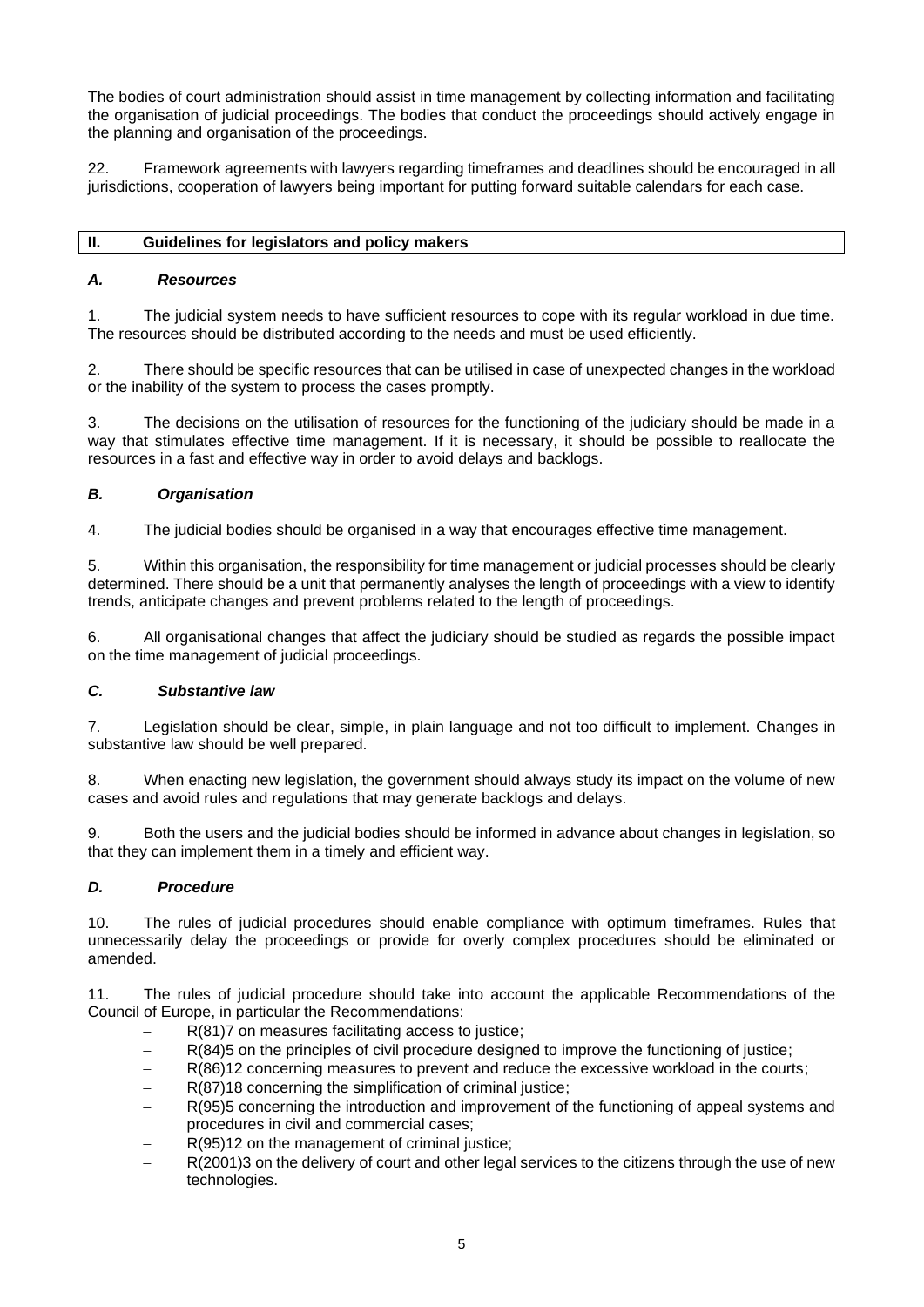12. In drafting or amending the procedural rules, due regard should be had to the opinion of those who will apply these procedures.

13. The procedure in the first instance should promote expedition, while at the same time affording to users their right to a fair and public hearing.

14. Use of accelerated proceedings should be encouraged, where appropriate.

15. In appropriate cases, the appeal options may be limited. In certain cases (e.g. small claims) the appeal may be excluded, or a leave to appeal may be requested. Manifestly ill-founded appeals may be declared inadmissible or rejected in a summary way.

16. The recourse to the highest instances should be limited to the cases that deserve their attention and review.

## <span id="page-5-0"></span>**III. Guidelines for authorities responsible for administration of justice**

## *A. Division of labour*

1. The duty to contribute to appropriate time management is shared by all the authorities responsible for the administration of justice (courts, judges, Rechtspfleger, administrators), and all persons involved professionally in the judicial proceedings (e.g. experts and lawyers), each within his competences.

2. All authorities responsible for the administration of justice should cooperate in the process of setting standards and targets. In the elaboration of these standards and targets the other stakeholders and the users of the justice system should also be consulted.

## *B. Monitoring*

3. The timeframes of judicial proceedings should be captured as caseflow data and be capable of scrutiny by means of a chart of caseflow statistics. There should be sufficient information with respect to the length of particular types of cases and the length of all stages of judicial proceedings.

4. It should be ascertainable from the caseflow data and chart of statistics whether the standards and targets for the specific types of cases and/or specific courts are being observed.

5. The body in charge of individual proceedings should monitor compliance with the time limits that are being set or agreed with the other participants in the proceedings.

6. The monitoring should be done in accordance with the European Uniform Guidelines for Monitoring of Judicial Timeframes – EUGMONT (see Appendix I).

## *C. Intervention*

7. If departures from standards and targets for judicial timeframes are being observed or foreseen, prompt actions should be taken in order to remedy the causes of such departures.

8. Particular attention should be given to procedures where the overall duration of a case is such that it may give rise to a finding of the violation of the human right to a trial within reasonable time.<sup>2</sup>

9. The monitoring should make sure that the periods of inactivity (waiting time) in the judicial proceeding are not excessively long, and wherever such extended periods exist, particular efforts should be made in order to expedite the proceedings and compensate for the delay<sup>3</sup>.

 $2$  Length of court proceedings in the member States of the Council of Europe based on the case law of the European Court of Human Rights" (F. Calvez and N. Régis), updated in 2018 available on www.coe.int/cepej.

<sup>&</sup>lt;sup>3</sup> The duty to pay special attention to the periods of inactivity that can be attributed to the courts and other State authorities also arises out of the case-law of the European Court of Human Rights in relation to Article 6 of the ECHR.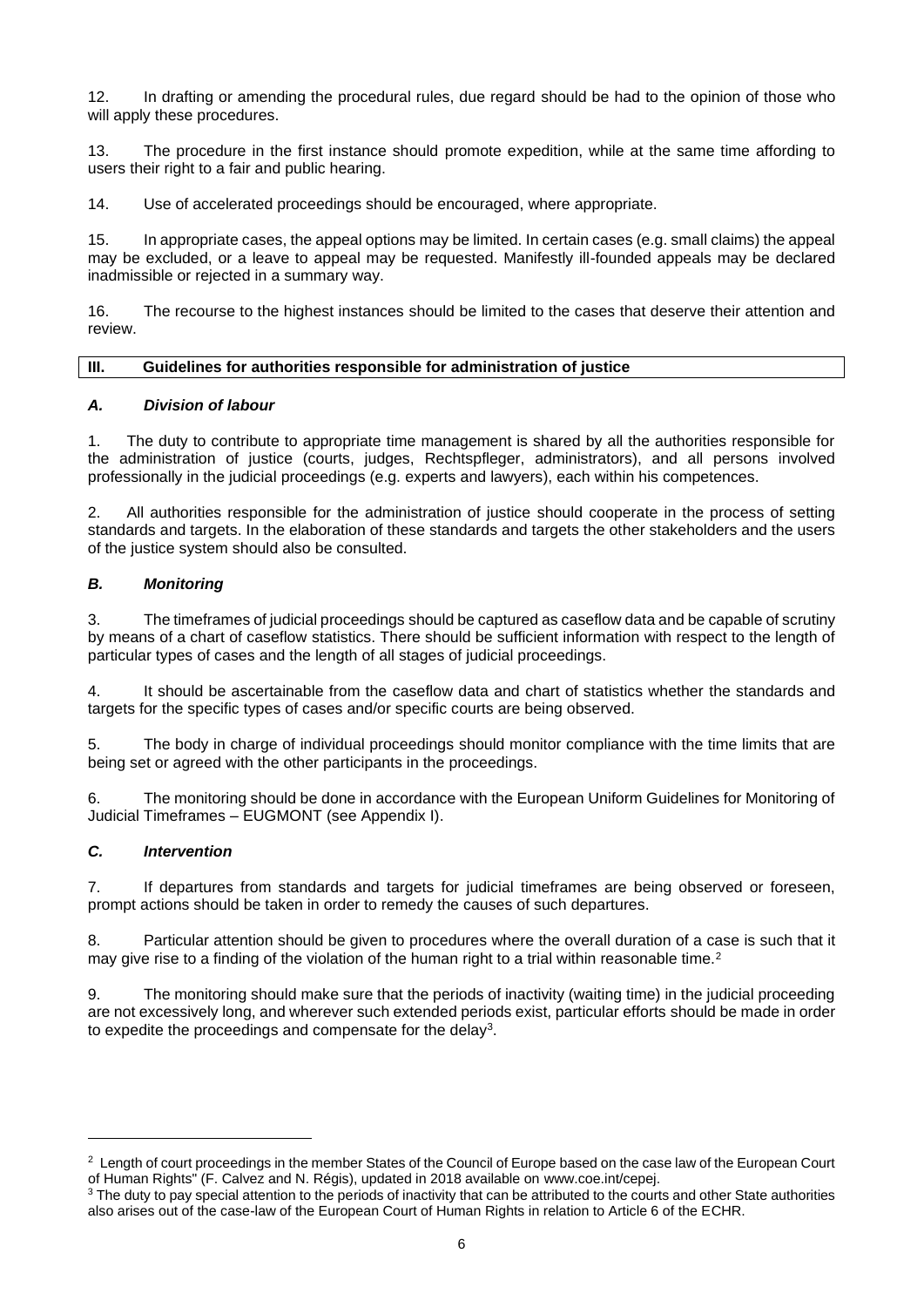## *D. Use of new technologies*

10. The use of new technologies within courts should be encouraged in order to reduce timeframes of judicial proceedings, in particular for the case management and during the proceedings, in particular:

- telephone-conferences and videoconferences at different stages of the proceedings;
- electronic communication between the court and the parties and more generally for all parties involved in the proceedings;
- relations between participants to the proceedings;
- consulting files at a distance;
- codification of offences.

#### *E. Accountability*

11. Everyone who, by their act or omission, causes delays and adversely affects the observance of set standards and targets in the time management should, consistent with the principle of judicial independence, be held accountable.

12. In addition to the appropriate accountability for ineffective time management, the State may be held liable for the consequences caused to the users by the unreasonable length of proceedings.

#### <span id="page-6-0"></span>**IV. Guidelines for court managers**

#### *A. Collection of information*

1. Court managers should, with the aid of caseflow data, collect information on the most important steps in the judicial process. They should keep records regarding the duration between these steps. In respect to the steps monitored, due regard should be given to the Time management Checklist, Indicator Four<sup>4</sup>.

2. The information collected should be available to guide the work of administrative court staff, judges and the central authorities responsible for the administration of justice. In appropriate form, the information should also be made available to the parties and the general public.

## *B. Continuing analysis*

3. All information collected should be continually analysed and used for the purposes of monitoring and the improvement of performance.

4. The collected information should be available for the purposes of statistical evaluation. Subject to the protection of privacy, the collected data should also be available to independent researchers and research institutions for the purposes of scientific analysis.

5. The reports on the results of analysis should be produced at regular intervals, at least once a year, with appropriate recommendations.

## *C. Established targets*

6. In addition to the standards and targets set at the higher level (national, regional), there should be specific targets at the level of individual courts. The court managers should have sufficient authorities and autonomy to actively set or participate in setting of these targets.

7. The targets should clearly define the objectives and be achievable. They should be published and subject to periodical re-evaluation.

8. The targets may be used in the evaluation of the court performance. If they are not achieved, concrete steps and actions should be taken to remedy the situation.

#### *D. Crisis management*

9. In the situations where there is a significant departure from the targets set at the court level, there should be specific means available to address rapidly and adequately the cause of the problem.

<sup>&</sup>lt;sup>4</sup> Time management Checklist (CEPEJ(2005)12Rev).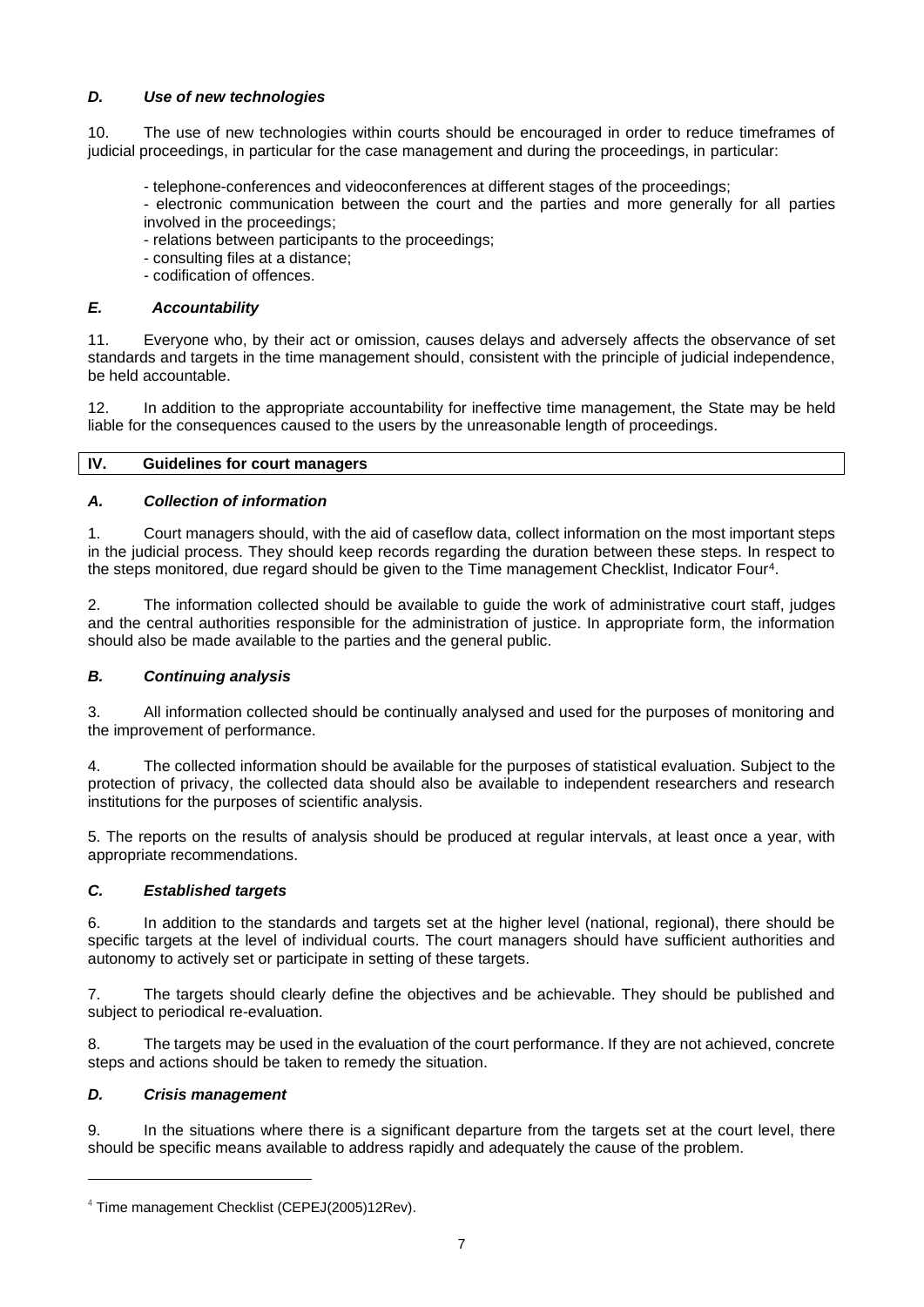#### <span id="page-7-0"></span>**V. Guidelines for judges**

## *A. Active case management*

1. The judge should have sufficient powers to manage the proceedings actively.

2. Subject to general rules, the judge should be authorised to set appropriate time limits and adjust time management to the general and specific targets as well as to the particulars of each individual case.

3. Standard electronic templates for the drafting of judicial decisions and judicial decision support software should be developed and used by judges and court staff.

## *B. Timing agreement with the parties and lawyers*

4. In the time management of the process, due consideration should be given to the interests of the users. They have the right to be involved in the planning of the process at an early stage.

5. Where possible, the judge should attempt to reach agreement with all participants in the procedure regarding the procedural calendar. For this purpose, he should also be assisted by appropriate court personnel (clerks) and information technology.

6. The deviations from the agreed calendar should be minimal and restricted to justified cases. In principle, the extension of the set time limits should be possible only with the agreement of all parties, or if the interests of justice so require.

## *C. Co-operation and monitoring of other actors (experts, witnesses etc.)*

7. All participants in the process have the duty to co-operate with the court in the observance of set targets and time limits.

8. In the process, the judge has the right to monitor the observance of time limits by all participants, in particular, but not restricted to, those invited or engaged by the court, such as witnesses or experts.

## *D. Suppression of procedural abuses*

9. All attempts to willingly and knowingly delay proceedings should be discouraged.

10. There should be procedural sanctions for causing delay and vexatious behaviour. These sanctions can be applied either to the parties or their representatives.

11. If a member of a legal profession grossly abuses procedural rights or significantly delays the proceedings, it should be reported to the respective professional organisation for such sanctions as may be appropriate.

#### *E. The reasoning of judgments*

12. The reasoning of all judgments should be concise in form and limited to those issues requiring to be addressed. The purpose should be to explain the decision. Only questions relevant to the decision of the case should be taken into account.

13. It should be possible for judges, in appropriate cases, to give an oral judgment with a written decision.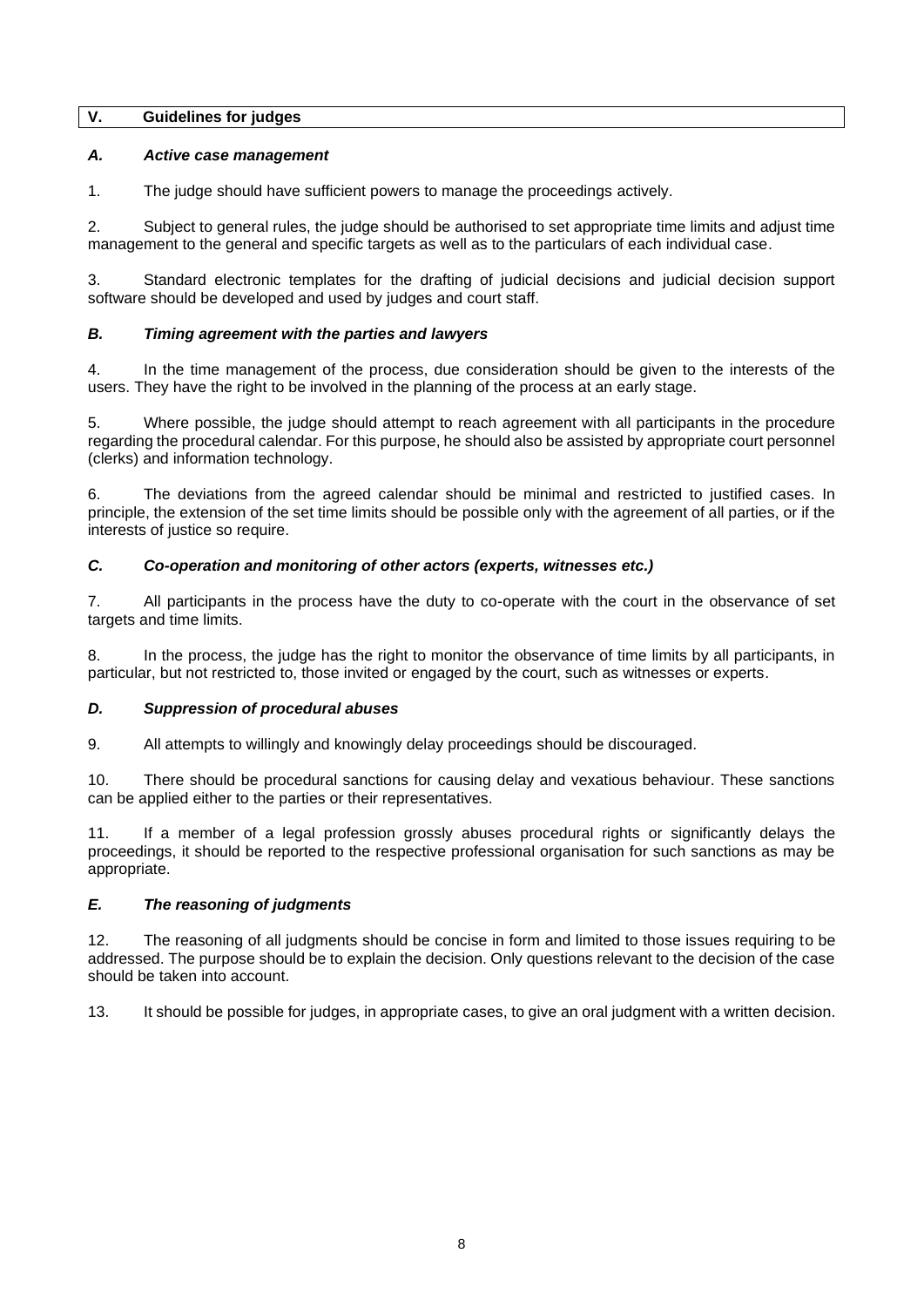## <span id="page-8-0"></span>**VI. Guidelines for Rechtspfleger**

## *A. Role of Rechtspfleger in the various phases of proceedings*

1. Rechtspfleger<sup>5</sup> should actively manage cases assigned to them with due respect to the requirements of reasonable length of proceedings.

2. Rechtspfleger should deal promptly and diligently with all legal documents. They should take steps to ensure that all documents and data are recorded in the case management system and regularly updated to maintain the reliability of data.

3. When Rechtspfleger manage judicial proceedings independently, they should conduct them in the most efficient way. General time limits and those set up for each individual case should be taken into account. Procedural calendars should be drawn up with all participants to the proceedings to reduce the risk of undue delays.

4. When Rechtspfleger perform certain judicial duties within their national legal orders, in that context, they may be entrusted with the same competences as judges with regard to judicial time management.

5. Rechtspfleger should discourage all attempts to willingly and knowingly delay proceedings. Where possible, gross abuses of procedural rights or significant delays in the proceedings should be reported for potential sanctions.

6. When Rechtspfleger have competences to make judicial decisions independently, the decisions should be drawn up in a concise way and address all relevant arguments to the proceedings. Standard electronic templates and judicial decision support software should be developed and used to enhance the decision drafting process. Rechtspfleger should communicate their decisions to the parties in language understandable to everyone.

## *B. Training on judicial time management*

7. The initial and in-service legal training for Rechtsfleger should include information on the requirements set out in Article 6 of the ECHR to avoid delays in proceedings and their contribution to effective judicial time management and timeframes. Training should also include CEPEJ guidelines and tools relevant to judicial time management.

## *C. Use of information and communication technologies*

8. Rechtspfleger should be proficient and keep abreast of developments in information and communication technologies to record reliable data in the most efficient way. This would allow them to obtain information necessary for adopting measures to conduct proceedings within optimal timeframes.

<sup>&</sup>lt;sup>5</sup> The Glossary of CEPEJ definitions defines Rechtspfleger as "independent judicial officer, performing the tasks assigned by law, who is not a judicial assistant but works within the court and may carry out legal tasks in various areas, e.g. family law and guardianship law, law of succession, and the law on the land register and commercial registers; in some States, may also have competence to make judicial decisions independently such as on the granting of nationality, payment orders, execution of court decisions, auctions of immovable goods, criminal cases, and enforcement of judgements in criminal matters, reduced sentencing by way of community service, prosecution in district courts, decisions concerning legal aid, etc.; in some States may also be competent to undertake administrative judicial tasks".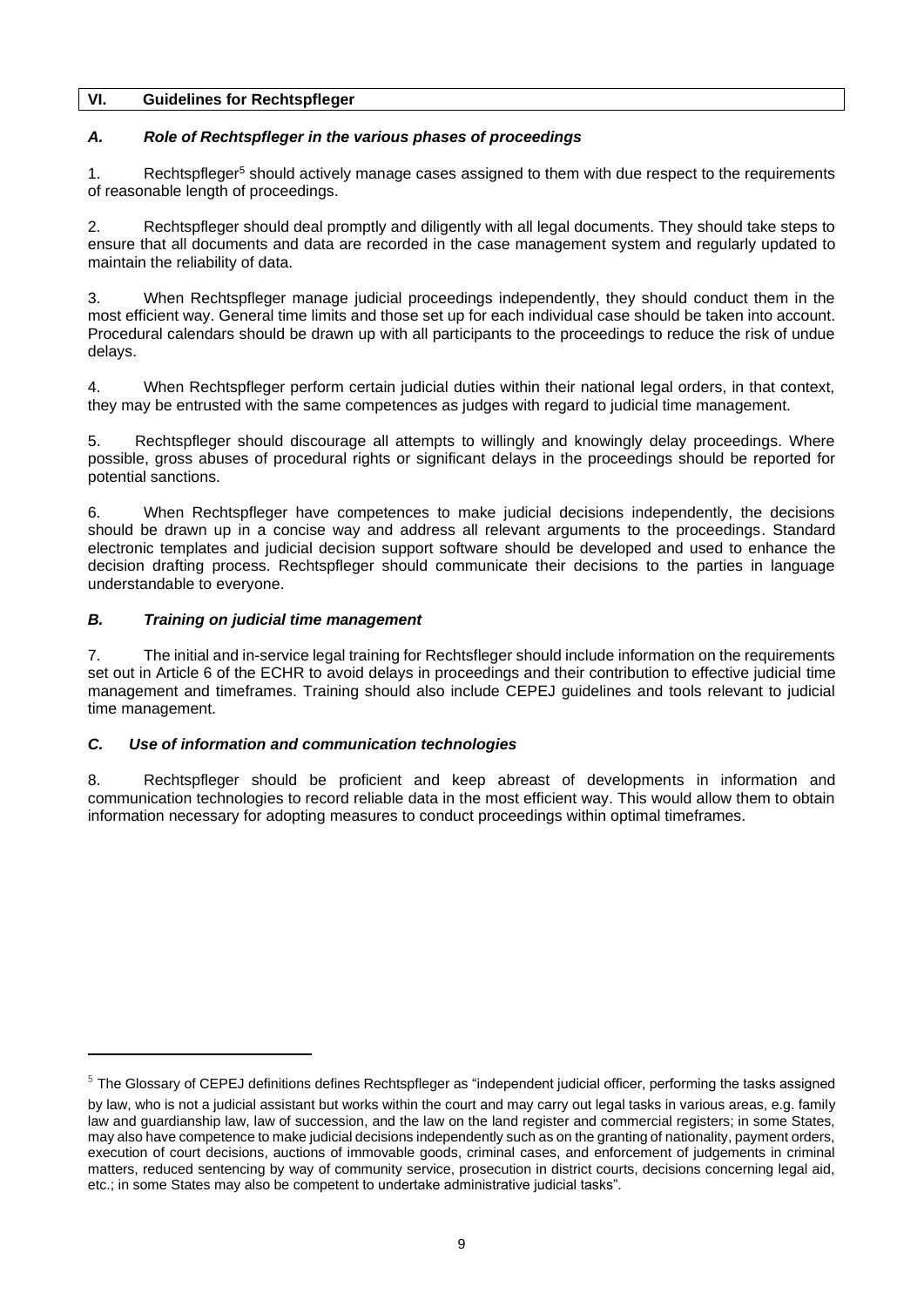## <span id="page-9-0"></span>**VII. Guidelines for non-judge court staff**

## *A. Role of non-judge court staff in the various phases of proceedings*

## *A.1. Lodging of claims/applications and commencement of proceedings*

1. Non-judge court staff<sup>6</sup> should deal promptly and diligently with the documents (hard and electronic copies) submitted by the parties or drawn up by judges. Files should be updated, wherever necessary, and the reliability of data should be guaranteed at each stage of proceedings.

2. Non-judge court staff should be involved in the entire judicial process, including opening the files, making sure that all the relevant documents are available (submissions by the parties, summonses, evidence, etc.) and that the basic procedural requirements are met in the documents received (a sufficient number of copies, proper submission of all attachments/enclosures).

3. Non-judge court staff should make sure that all documents are registered in the case management system.

## *A.2. Payment of court costs and legal aid*

4. Non-judge court staff should administer and manage the financial aspects of cases. They should identify procedures which are free of charge and those requiring financial contributions by the parties in relation to court (lump-sum fees, advance payment of costs for administering justice, taking evidence, translation, etc.) and other costs (defrayal of costs of professional representation, etc.).

5. Non-judge court staff should keep track of deadlines for payment, their reminders and ensure that they are both communicated and registered in the case management system. At the end of the proceedings, they may be required to assist judges in calculating court fees and other costs and in setting lawyers' fees.

6. Non-judge court staff should inform the parties without sufficient financial resources of the availability of legal aid and receive and deal with applications for such aid.

## *A.3. Conduct of the proceedings*

7. Non-judge court staff should assist judges to check compliance with the procedural and legal requirements for the proceedings (admissibility, time limits, territorial and material jurisdictions, lis alibi pendens). They should report any procedural defects to judges.

8. Non-judge court staff should take part in drawing up procedural calendars in the various phases of the proceedings concerned in accordance with the statutory rules relating to the serving of documents and time limits. Procedural calendars should be drawn up under supervision of the judge and, where possible, in agreement with all the parties involved in the proceedings. Regarding the planning process, priority may be given to conference calls or videoconferences with the parties and/or lawyers, judicial experts and other participants.

9. Non-judge court staff should ensure that the procedural calendars take due account of the availability of court rooms, other necessary equipment or facilities, staff, interpreters and judicial experts.

10. Throughout the proceedings, non-judge court staff should record all developments and time limits in the procedural calendars in a timely manner. They should record all acts/measures or incidents in proceedings with the respective dates. The use of a specific computer program is recommended to manage procedural calendars.

11. Particular attention should be given to any changes of the initial time limits. The reasons for these changes should be swiftly registered with the appropriate codes (requests made by defendants to extend time limits for submitting responses, cancellations of hearings because of illness, suspensions with a view to agreeing settlements or default by parties linked to failure to act within time limits set or failure by parties to appear at hearing, etc.).

 $6$  These guidelines are intended for the non-judge staff whose task it is to assist the judges directly as well as for the administrative staff responsible for administrative matters in courts.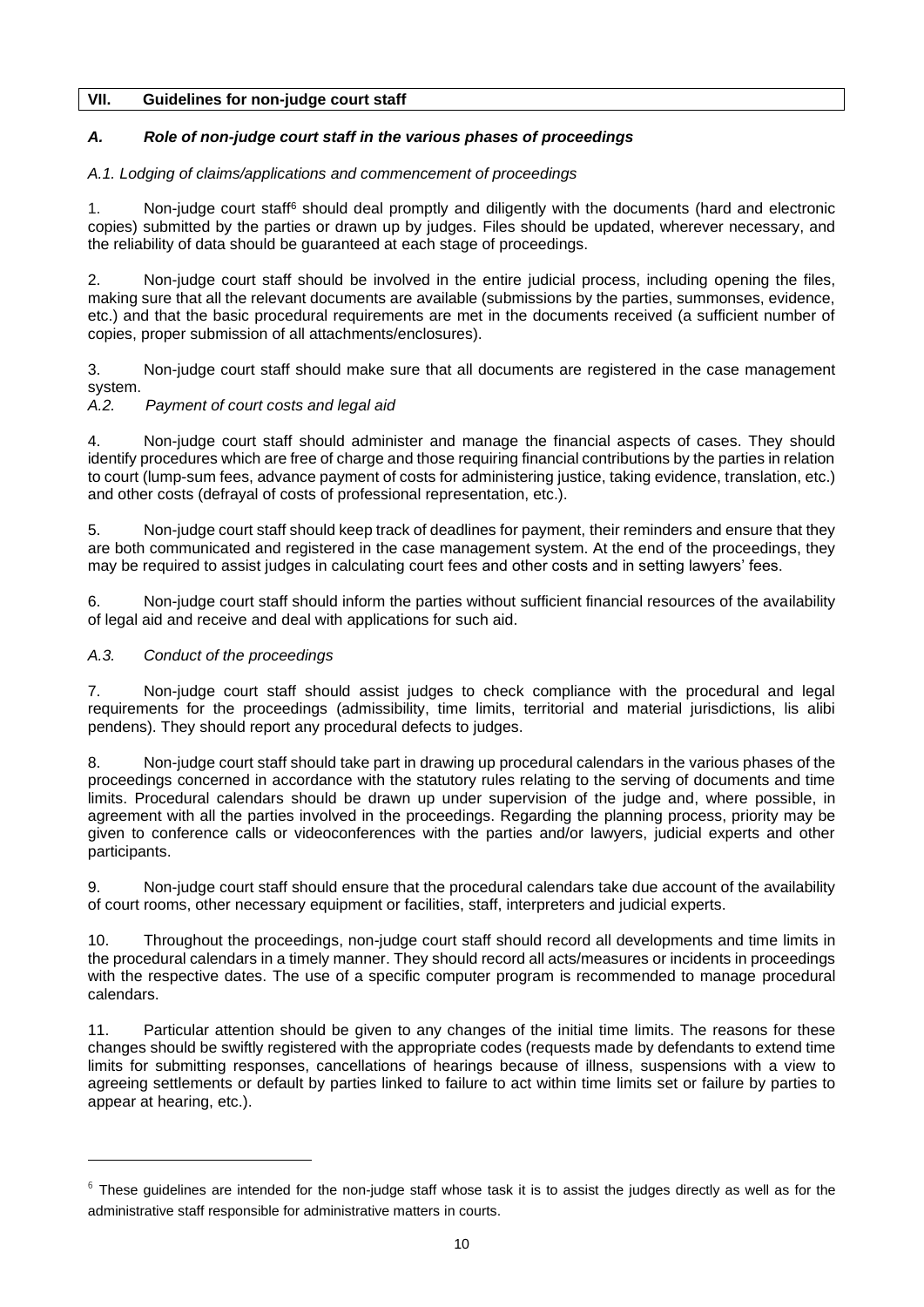12. Non-judge court staff should notify judges beforehand of forthcoming activities and time limits (for instance, notifying the judge that, according to the procedural calendar, decisions must be finalised by specific dates in the near future) and of any potential or actual delays as soon as they are identified (for instance, absence of expert reports, applications for extension of deadlines and other incidents affecting proceedings such as deaths of parties, removals of lawyers, etc.). Non-judge court staff should record automatic notifications for the set deadlines for procedural actions in procedural calendars and inform judges of discrepancies in relation to the agreed time limits.

13. Non-judge court staff should keep records of hearings by drawing up minutes or making audio or video recordings. They are responsible for communicating/serving the documents to judges, lawyers, parties and other actors.

## *A.4. Drawing up legal documents*

14. Non-judge court staff may be required to draw up court orders (summonses, requests for documents, etc.) and draft court decisions upon the instructions of the judge. Where applicable, they can prepare judgments in simple cases where the reasoning may be concise in form.

## *B. Training for non-judge court staff*

15. Non-judge court staff should keep their legal and judicial knowledge and professional skills up to date by participating in a system of compulsory continuous training (for example, the rules governing civil, administrative and criminal proceedings, legal deadlines, timeframes, information and communication technologies and court management).

16. Training should include a specific module on the length of proceedings and in particular the reasonable time requirement enshrined in Article 6(1) of the ECHR. Training should also include CEPEJ guidelines and tools relevant to judicial time management.

17. Training modules should enable the staff to identify the various stages in specific judicial proceedings and the related measures that are important for ensuring that proceedings take place within a reasonable time.

## *C. Use of information and communication technologies*

18. Non-judge court staff should be proficient and keep abreast of developments in using the computer systems and programs in place and their functionalities, such as electronic communication, automatic notifications reminding the relevant actors of proceedings (judges, parties, prosecutors, etc.) of the deadlines for procedural actions, online consultation of proceedings, specific computer programs to manage procedural calendars, telephone conferences and videoconferences.

## **PART II: GUIDELINES FOR PROSECUTORS**

## <span id="page-10-0"></span>**Introduction**

1. This part of the guidelines is directed to prosecutors in the criminal procedure and covers primarily the preliminary phase of investigation, before the phase following commencement of proceedings in court (pretrial stage), whatever the legal system of the country concerned.

2. Prosecutor is understood as the competent person for the preliminary stage of investigation of the criminal procedure.

3. Other guidelines, as stated in Part I of this document, apply *mutatis mutandis* to prosecutors:

## *A. Planning and collection of data*

4. The length of criminal proceedings should be planned at the investigation stage, the prosecutorial stage and before the courts (planning of average/mean duration of particular types of cases, or average /mean duration of process before certain types of judicial bodies). Planning should take place both at the general level and at the level of individual cases in accordance with timeframes indicated in procedural law.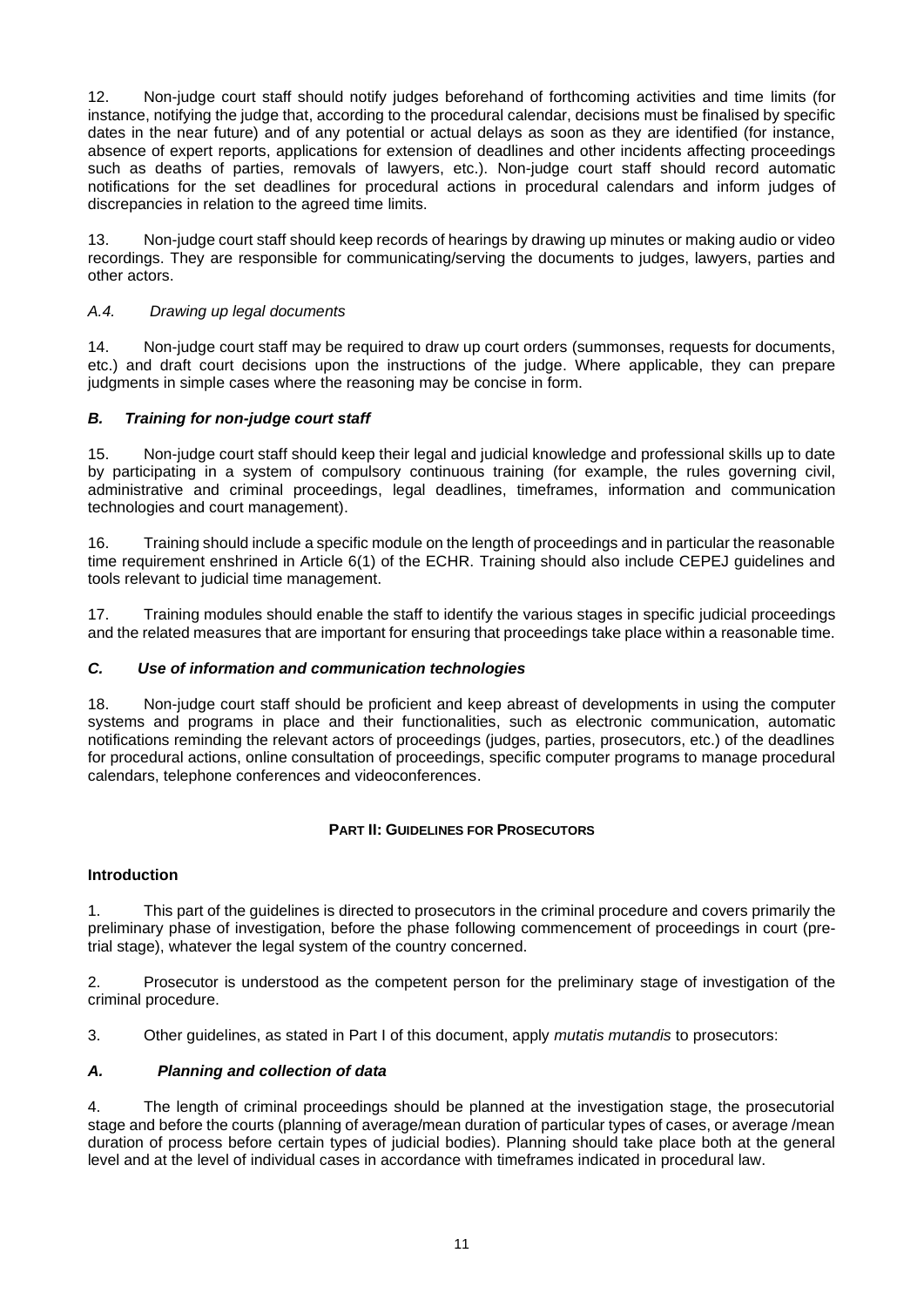5. The users (suspects, victims, defenders) are entitled to be informed, and where possible, consulted in the time management of the judicial process and in setting the dates or estimating the timing of all future procedural steps from the beginning of the investigations.

## *B. Intervention*

6. If departures from standards and targets for prosecutorial timeframes are being observed or foreseen, prompt actions should be taken in order to remedy such departures.

7. Particular attention should be given to the cases where total duration is such that it may give rise to a finding of a violation of the fundamental right to a trial within reasonable time. ECHR Articles 5 and 6 contain important time regulations in criminal cases that all member States should respect:

- ECHR Article 5 contains the following "time regulations"?:

i) a person arrested shall be informed promptly in a language which he understands, of the reasons for his arrest and of any charge against him

ii) a person arrested shall be be brought promptly before a judge or other officer authorised by law to exercise judicial power

iii) a person arrested shall be entitled to trial within a reasonable time or to release pending trial iv) a person in custody shall have his detention reviewed at reasonable intervals

v) a person who is deprived of his liberty by arrest or detention shall be entitled to take proceedings by which the lawfulness of his or her detention shall be decided speedily by a court.

- ECHR Article 6 contains the following three "time regulations":
	- 1. a fair and public trial within reasonable time
	- 2. a person charged with an offence should be informed promptly in a language which he understands and in detail, of the nature and cause of the accusation against him
	- 3. a person charged with an offence should have adequate time for the preparation of his defence.

8. Judicial authorities should be aware of such "time regulations" and establish systems to monitor them.

9. Measuring of time use starts with the beginning of the pre-trial stage when a person is substantially affected by the investigation. Special attention should be paid to the use of arrest or custody, the opening of preliminary investigation against the accused or when they are formally charged with the offence by the police or prosecution. Counting ends when the final judgment is given by the court or the prosecution is otherwise terminated by the prosecutor or the court. Records that clearly show the dates relevant for measuring time use according to the reasonable time criterion should be part of the case file when the case arrives in court.

10. Special attention should be paid to priority cases such as cases in which the suspect is in custody or already serving prison sentence and police violence cases.

11. These records should clearly show the dates of:

- the commitment of the offence
- the arrest of the suspect
- the use of pre-trial detention
- the start of the investigations
- the issuing of the indictment.

12. The monitoring should make sure that the periods of inactivity (waiting time) in the criminal proceedings are not excessively long, and wherever such periods exist, particular efforts should be made in order to speed up the proceeding and make up for the delay.

 $<sup>7</sup>$  ECtHR caselaw also has added other time regulations, namely that if the person arrested not be released pending trial,</sup> a new review for release must take place after a certain elapse of time from the last review.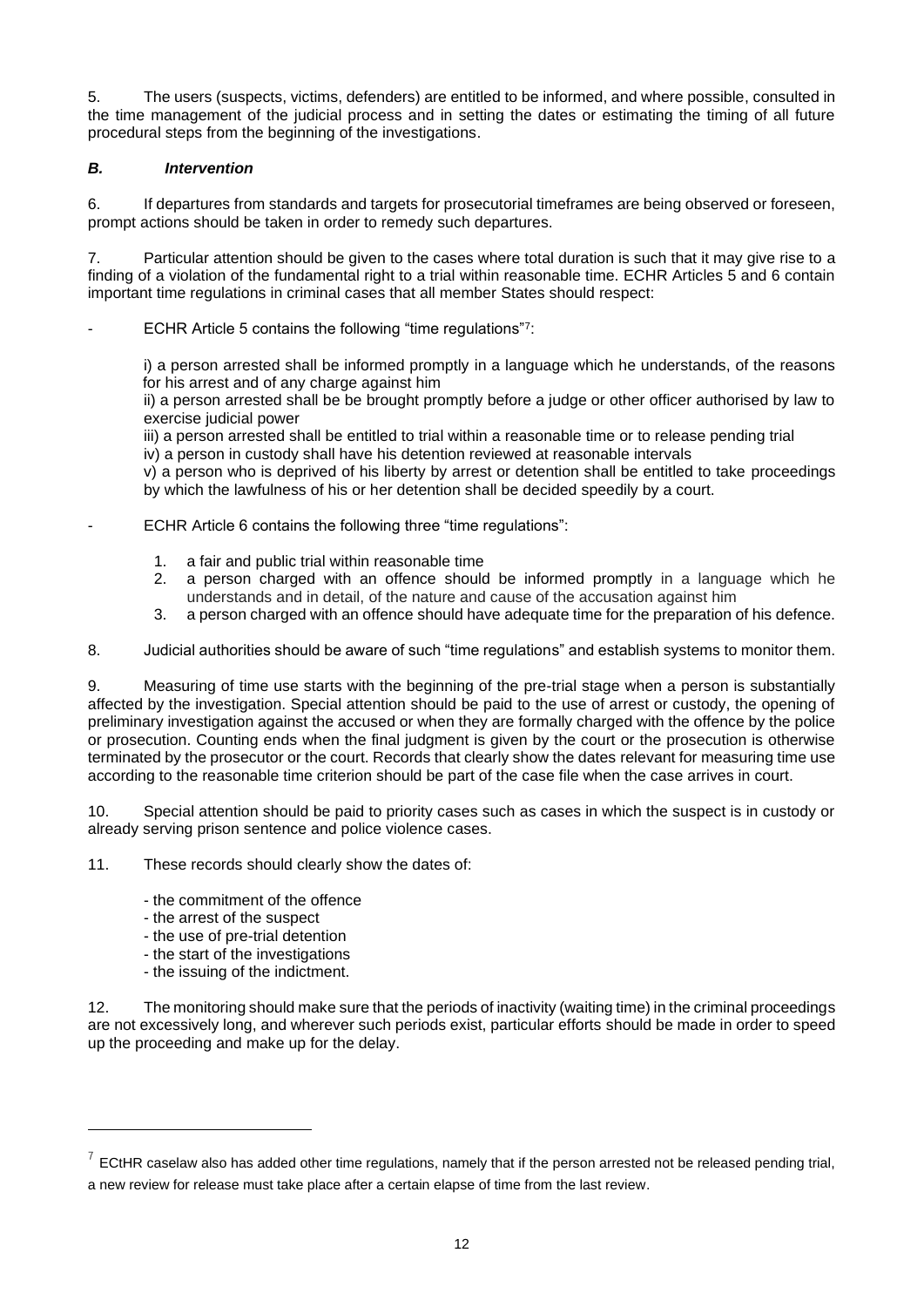## *C. Collection of information*

13. Prosecutors and managers of the prosecution services should collect information on the most important steps in the criminal proceeding – especially at the pre-trial stage. They should keep records regarding the duration between these steps. In respect to the steps monitored, due regard should be given to the Time management Checklist, Indicator Four.

14. The authority responsible for the investigation and indictment according to domestic law (police, prosecution, investigating judge) should carry out the recording of the steps at the pre-trial stage. The prosecution should always check that the police recording is complete and accurate on time use before sending the case to the court.

15. A timeline should be set up that includes the following steps (see Appendix 3):

- the commitment of the alleged offence
- suspicion of the offence from reports or police intelligence
- start of the investigation
- suspect substantially affected by the investigation<sup>8</sup>
- arrest of the suspect
- pre-trial detention
- indictement/final charge
- sending the case to the court or termination by the prosecutor.

## *D. Continuing analysis*

16. All information collected should be continually analysed and used for the purposes of monitoring and the improvement of performance.

17. The reports on the results of these analyses should be produced at regular intervals, at least once a year, with appropriate recommendations.

18. Electronic case management systems with alerts and alarms should be available to all judicial authorities involved in the time use control. All targets should be integrated into the timeline and monitored by the case management system.

19. The case management systems should allow for efficient transfer of data on time use between the police, prosecution and the courts necessary for monitoring the time regulations for criminal cases in ECHR Articles 5 and 6. They should show the combined time use in the police, prosecution and the courts necessary for monitoring these time regulations. They should show the investigation. They should warn not only when the time limit is over, but should also include a system for safe minimum periods of durations and warnings when it is time to act to avoid exceeding this limit.

## *E. Established targets*

20. In addition to the standards and targets set at the higher level (national, regional), there should be specific targets at the level of individual prosecutor offices. Prosecutors and managers should have sufficient authority and autonomy to actively set or participate in setting of these targets.

21. The targets should be clearly defined and be achievable. They should be published and be subject to periodical re-evaluation.

22. The targets may be used in the evaluation of the performance of prosecutors. If they are not achieved, the concrete steps and actions should be taken to remedy the situation.

## *F. Crisis management*

23. If departures from targets set by prosecutor offices are being observed or foreseen, prompt actions should be taken in order to remedy such departures.

<sup>&</sup>lt;sup>8</sup> The standard "substantially affected" is discretionary and should be interpreted from the case law of ECtHR by the responsible judicial authority.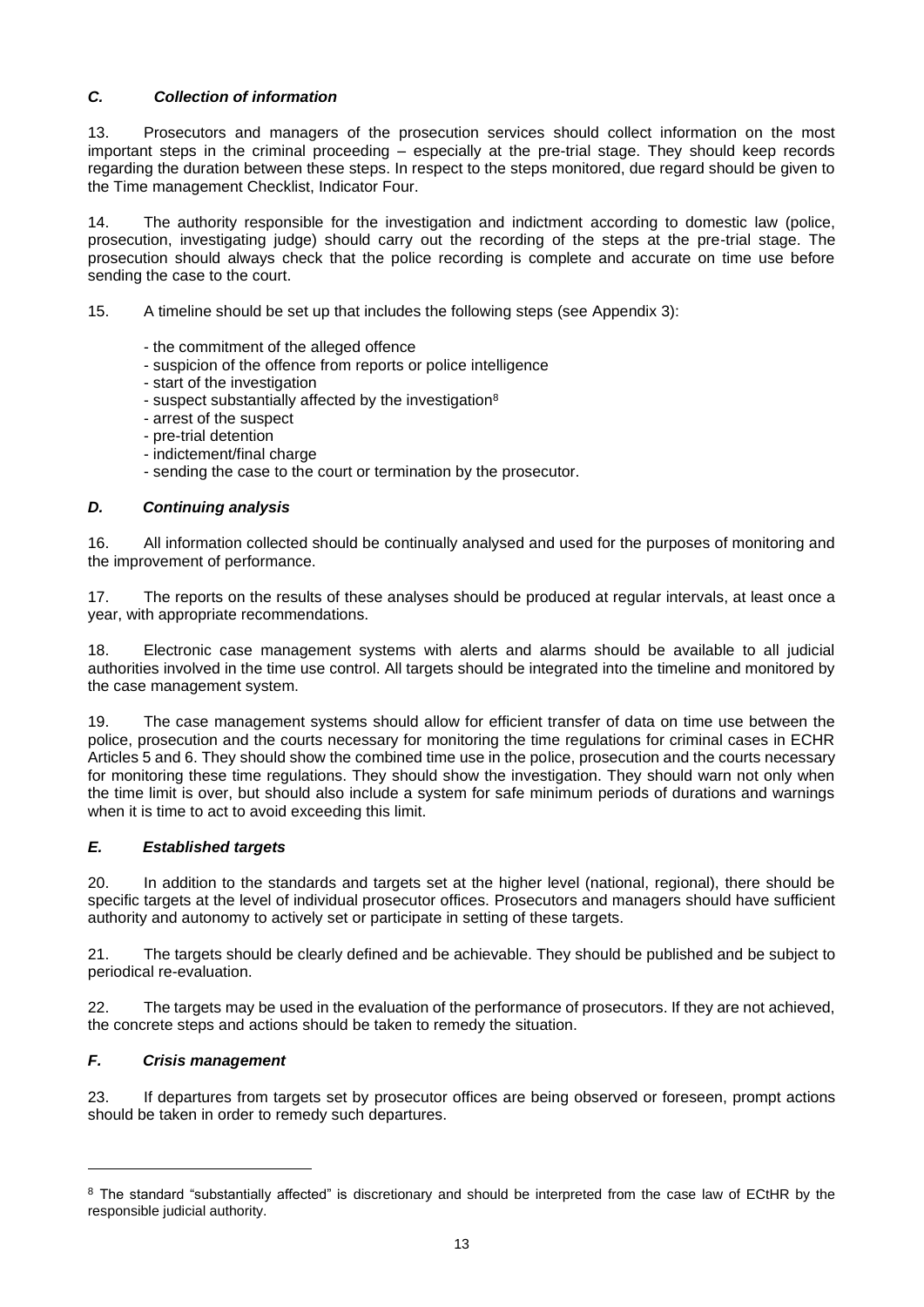## *G. Timing agreement with the parties and lawyers and coordination between involved authorities*

24. Where possible, the prosecutors should attempt to involve all participants in the procedure regarding the procedural calendar. For this purpose, they should also be assisted by appropriate administration personnel (clerks and police) and information technology.

<span id="page-13-0"></span>25. The deviations from the agreed calendar should be minimal and restricted to justified cases. In principle, the extension of the set time limits should be possible only with the agreement of all participants, or if the interests of justice so require.

#### **PART III: GUIDELINES FOR LAWYERS**

## **Introduction**

1. A lawyer is a person qualified and authorised according to the national law to plead and act on behalf of his or her clients, to engage in the practice of law, to appear before the courts or advise and represent his or her clients in legal matters. 9

2. Lawyers can contribute to shortening or speeding up criminal and civil proceedings while bearing in mind the objective to protect their client's interests in conformity with applicable law. Bars or other lawyers' professional associations may draw up professional standards and codes of conduct to ensure that, in defending the legitimate rights and interests of their clients, lawyers act in a way which avoid undue delays in judicial proceedings.

## *A. Training for lawyers*

3. Lawyers should keep their knowledge up to date in terms of their professional skills and qualifications but also of the principles governing the work of the lawyer in relation with other justice professionals.

4. Where possible, it seems appropriate to provide some initial training common to the various legal professions (judges, prosecutors and lawyers) although there would be no need to merge judicial academies and Bar schools. This joint learning should promote dialogue between justice professionals and mutual understanding of their respective roles which would help to avoid conflicts and disagreements, that could cause delays in proceedings.

5. Training courses for lawyers should include a specific module on the length of proceedings and in particular the reasonable time requirement enshrined in Article 6(1) of the ECHR and the vital importance of avoiding undue delays in judicial proceedings.

6. Beyond the initial training, shared in-service training should be organised to further encourage dialogue between lawyers and judges, which is essential to the proper administration of justice.

## *B. Mediation and other forms of dispute resolution*

7. Lawyers should play an important role in dispute resolution processes. They should, when appropriate, assess the scope for prioritising dispute resolution, such as negotiations and mediation, before initiating any judicial proceedings, if this is in the client's interest.

8. Lawyers should have a thorough understanding of dispute resolution processes and have the appropriate technical skills necessary to effectively support clients in all types of dispute resolution procedures, both adjudicative and amicable, including mediation.<sup>10</sup>

<sup>9</sup> Recommendation No. R(2000)21 of the Committee of Ministers to member States on the freedom of exercise of the profession of lawyers.

 $10$  See also the CEPEJ Mediation Development Toolkit – Training programme for lawyers to assit clients in mediation developed jointly with the Council of Bars and Law Societies of Europe (CCBE) adopted by CEPEJ at its plenary meeting (Strasbourg, 5 and 6 December 2019).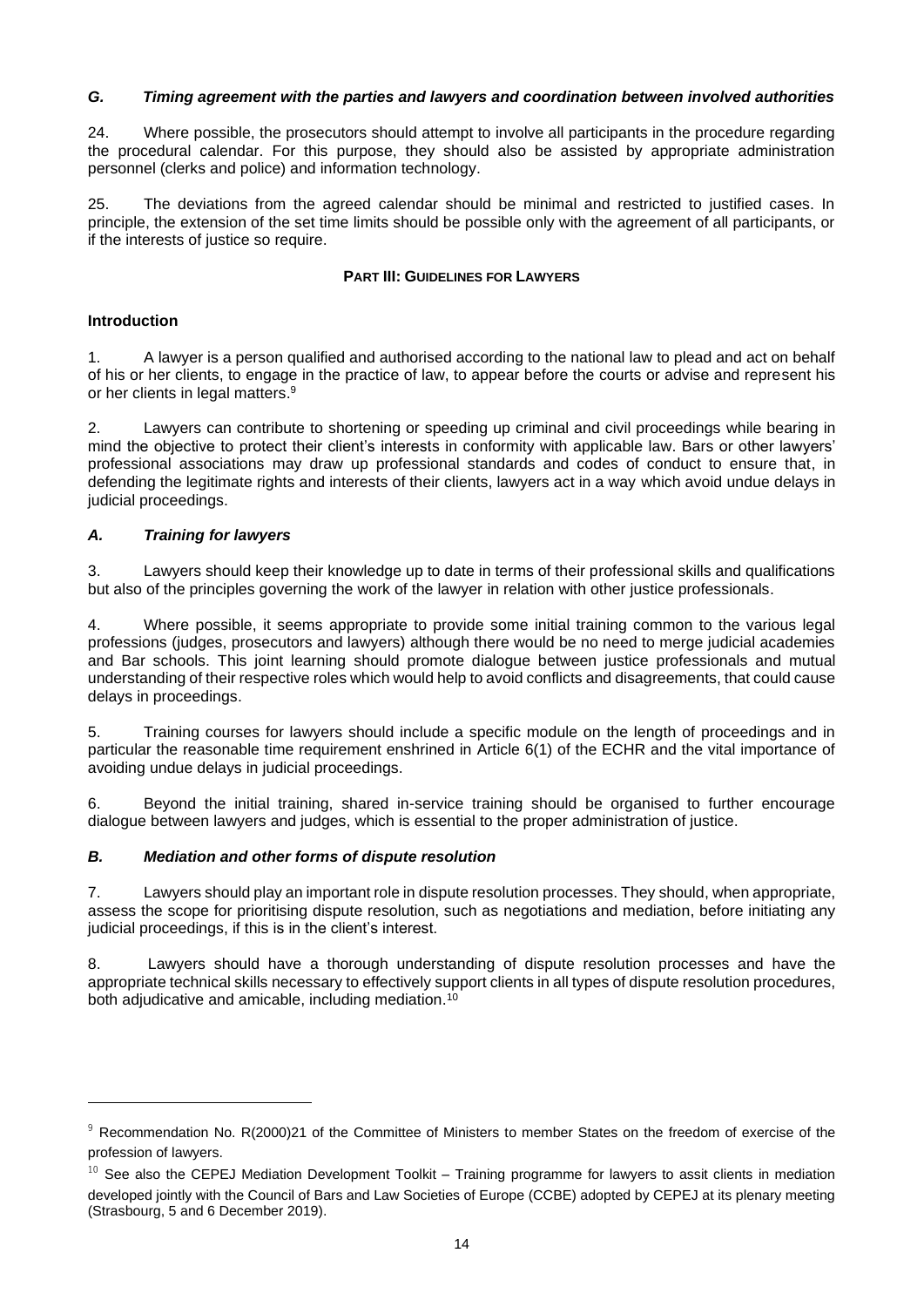## *C. Pre-trial preparation*

9. Framework agreements with Bars and other lawyers' professional associations concerning timeframes and deadlines should be encouraged in all courts, the lawyers' co-operation being important when determining the procedural calendar for each case. Framework agreements must respect national laws and procedures.

10. The procedures should include establishing a dialogue between judges and lawyers, in compliance with the national laws and regulations. This dialogue must take the adversarial principle into account. It should allow lawyers and judges to talk to each other to resolve difficulties that may arise during the proceedings.

11. The holding of a preliminary hearing to assess the state of preparation of the case should be encouraged taking into account national laws and practices. The preliminary hearing should be an opportunity to settle any objection or request from the parties to dismiss the case. If relevant, the positions of the parties and the evidence they intend to adduce should be submitted to the judge for comparison at the preliminary hearing.

12. Where necessary, when no procedural deadline is provided for by law, the preliminary hearing should also aim to establish the procedural calendars, bearing in mind the time it might take to consult any experts.

13. The procedural calendar, thus set by mutual agreement between the judge and the lawyer, should determine the time needed to prepare the case before the hearing and establish a time limit for the pleadings. The procedural calendar should be respected, except in the event of force majeure or exceptional circumstances. If no agreement is reached, the decision of the judge will be binding.

14. The parties should file their written submissions within the prescribed time limits. They should avoid making any requests that could be considered unreasonable or submitting muddled or incomplete grounds and co-operate fully with the experts appointed in the proceedings if any. Applications for deferrals should always be justified and submitted to the assessment of judges, whose decisions on the matter may not be subject to appeal.

## *D. Use of information and communication technologies*

15. Lawyers should be proficient and keep abreast of developments in using information and communication technologies. Lawyers' offices should therefore be equipped with the necessary technology to help dematerialise the proceedings (electronic document management, collaborative file management, videoconferencing).

16. Recourse to videoconferencing should be encouraged in a manner compatible with the right to a fair trial enshrined in Article 6 of the ECHR and the CEPEJ guidelines on videoconferencing in judicial proceedings. <sup>11</sup> Although videoconferencing can be an effective way of reducing delays in court proceedings, it can never fully replace face-to-face hearings.

17. Arrangements for consultation between courts and Bars or other lawyers' professional associations should be made to take stock of the policy in place regarding the use of information and communication technologies and make any changes that may be needed. The ongoing dialogue should help reducing the length of proceedings.

## *E. Obligations of lawyers*

18. Lawyers should be aware of their role and responsibilities towards ensuring the efficient functioning of justice and the importance of conducting proceedings within a reasonable time while bearing in mind their clients' interests.

19. Lawyers must adhere to the deontological standards of the profession developed by Bars or other lawyers' professional associations, which, if necessary, may be referred to by the judge, to remind lawyers of their duties.

20. In compliance with national laws and regulations, serious and deliberate failures to respect procedural deadlines should be subject to predetermined procedural sanctions without violating the rights to due process

 $11$  The CEPEJ guidelines on videoconferencing in judicial proceedings adopted in June 2021.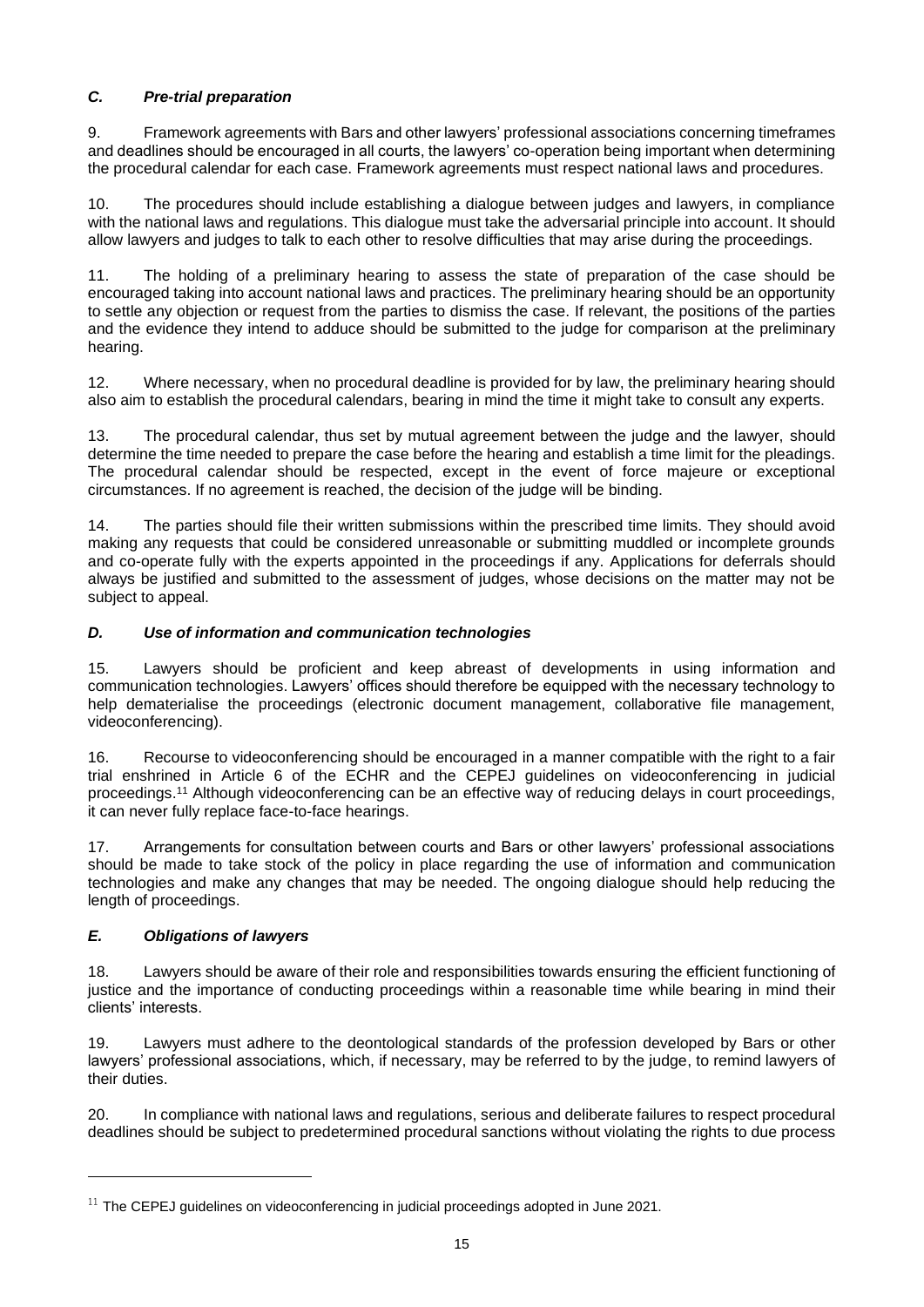of law. In any event these sanctions would be taken only where lawyers deliberately neglected their obligations and caused unjustified delays, which are detrimental to the conduct of the proceedings.

21. In addition to the procedural sanctions, personal sanctions against representatives of the parties in the event of manifest abuse should remain the exception. Such events should be reported to the respective Bars or other lawyers' professional associations for such sanctions as may be appropriate.

## **PART IV: GUIDELINES FOR COURT-APPOINTED EXPERTS**

#### <span id="page-15-0"></span>**Introduction**

1. An expert is a person holding expert competence in a particular area and gives evidence and/or an expert opinion in court proceedings on an issue to which such competence is relevant.<sup>12</sup> The role of experts in the procedure or trial differs from one state to the other, but there are also features that are shared.

2. Court-appointed experts can also contribute to shortening or speeding up the procedure as any request for an expert opinion adds to the length of judicial proceedings. <sup>13</sup> It accordingly requires particular diligence in criminal cases, especially in view of the situation of the individuals being prosecuted.

#### *A. Selecting the expert*

3. Where lists are available, when applying for registration, the expert should strictly limit the skills they declare to their genuine fields of professional expertise, as set out in the detailed list of expert skills. This limitation would avoid later refusals of assignments, the need for the appointment of a new expert by the requesting judge and the resulting delays that inevitably entails.

## *B. Expert training*

4. The expert should keep their knowledge up to date, in terms of their professional skills and qualifications and the principles governing the work of the expert. The expert should in particular be familiar with the principles governing civil, administrative or criminal proceedings. This would help to avoid expert opinions being dismissed for breach of an essential rule, such as the adversarial principle, and the added delay of having to appoint a new expert.

5. Training courses for experts should include a specific module on the length of proceedings and in particular the reasonable time requirement enshrined in Article 6(1) of the ECHR. Training should also include CEPEJ guidelines and tools relevant to judicial time management.

6. In order to manage the duration and efficiency of the meetings they may need to organise with the parties and their lawyers, the expert should be trained in group facilitation and conflict management.

## *C. Choosing an expert*

#### *C.1. Appointing the expert*

7. The expert whose name does not feature on official lists of judicial experts are also expected to be fully conversant with and to follow the principles governing civil, administrative or criminal proceedings, and respect the duty of diligence and celerity in criminal cases in particular.

8. The expert should give the judge intending to appoint them all the relevant information, including details of their current workload and their past performance in respecting the prescribed deadlines.

9. The expert should in particular inform judges of their availability, especially when it may be affected by a temporary increase in workload or simultaneous assignments for other judges, or even by personal factors.

<sup>&</sup>lt;sup>12</sup> Glossary of CEPEJ definitions adopted by CEPEJ at its 33rd plenary meeting (Strasbourg,  $5-6$  December 2019).

<sup>&</sup>lt;sup>13</sup> See also CEPEJ Guidelines on the role of court-appointed experts in judicial proceedings in the Council of Europe's Member States adopted by CEPEJ at its  $24<sup>th</sup>$  plenary meeting (Strasbourg, 11 – 12 December 2014).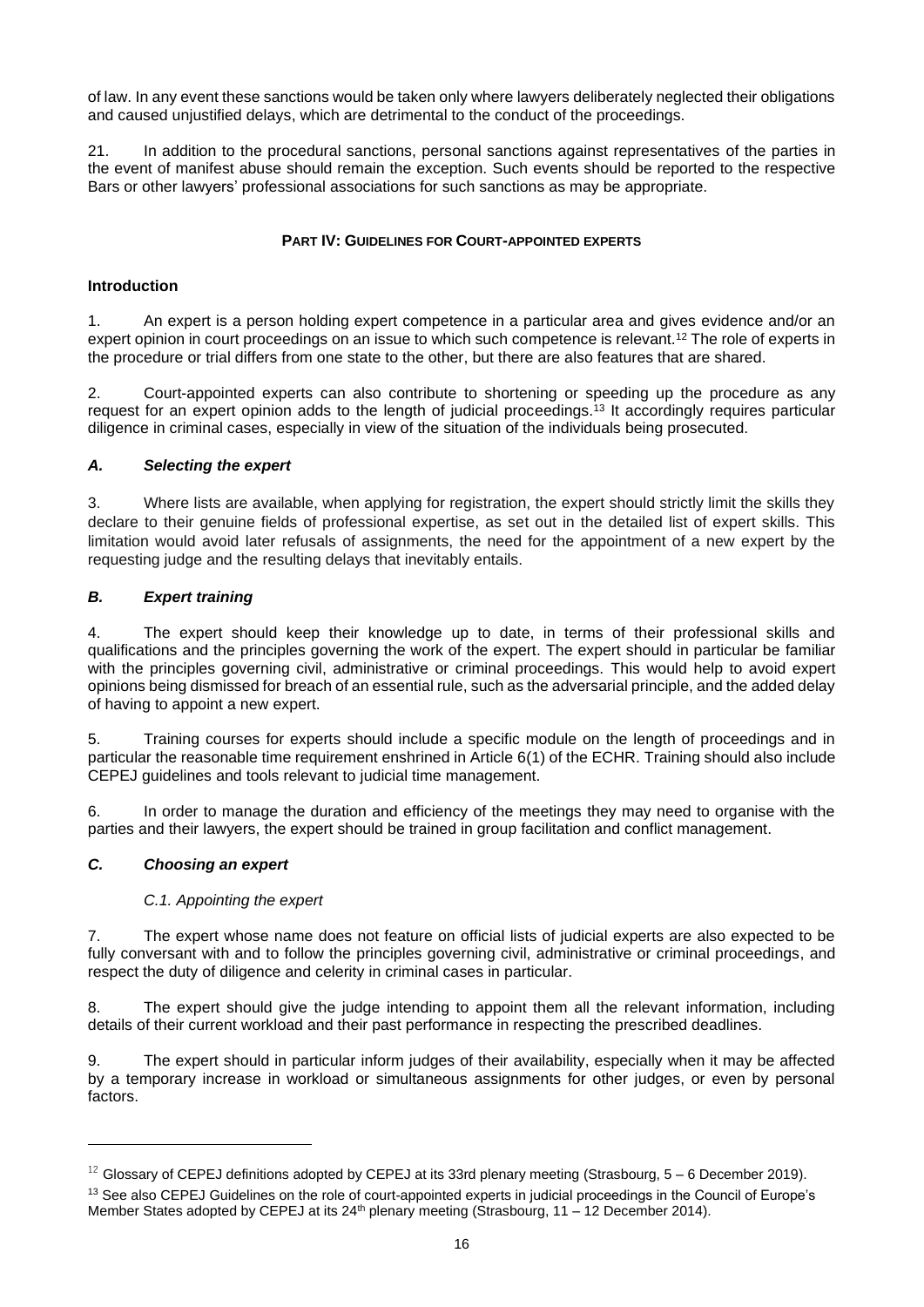#### *C.2. Accepting and refusing assignments*

10. The expert should let the requesting judge know as soon as possible whether they accept the assignment. They should decline the offer if they are unavailable temporarily or in the longer term.

11. When an expert accepts an assignment, they are expected to complete it in full. If they are prevented from completing the assignment for valid reasons, like a conflict of interests, they should immediately inform the judge, stating the reasons.

*C.3. The oath*

12. The oath taken by the expert should expressly mention the duty of diligence and celerity. In the absence of an oath, the application form for inclusion on a list or the acceptance of an assignment should include a formal undertaking by the expert to comply with their duty of diligence or promptness.

13. Experts should be required to take the oath jointly and once only, before their first assignment rather than before every assignment, in writing or in the presence of the requesting judge. The formality of taking the oath before every assignment could cause unnecessary delay in the execution of the mission.

#### *D. The assignment*

#### *D.1. Scope*

14. The scope of an expert's assignment may be more limited when it concerns a purely technical question which does not require complex research. In that case the consultation may be assigned orally at the hearing, unless the judge orders it to be assigned in writing.

#### *D.2. Content*

15. In particularly complex cases, the expert appointed may attend a meeting with the parties and their counsel, organised by the judge, with a view to defining the details of the assignment and the timeline.

#### *D.3. Conciliation*

16. Where there is the possibility for the judge to entrust a conciliation mission to the expert, if the parties come to reconcile, the expert notes that the assignment has become obsolete and should immediately inform the requesting judge.

#### *E. The expert report process*

#### *E.1. Deadlines for the expert assignment*

17. If the law sets deadlines for the completion of expert assignments, the expert should respect them. They should also submit their opinions by the date laid down in the decision of the judge.

18. If an expert encounters particular difficulties in completing an assignment, they should immediately notify the judge and request an extension, so that the decision granting the extension can be given before the initial deadline has expired.

19. In addition, if the initial deadline expires without an extension having been granted, the expert should immediately answer the first request for an explanation made by the judge.

20. When experts fail to complete an assignement within the agreed time, their remuneration may be reduced, or they may be replaced.

21. Where lists are available, if experts cause delays in several procedures, their place on the list of available experts may not be renewed, or they may be withdrawn or deleted from that list.

22. While late delivery of an opinion is not a ground of nullity and does not render the opinion null and void, the expert's professional civil liability may be incurred in respect of any damage caused by the delay.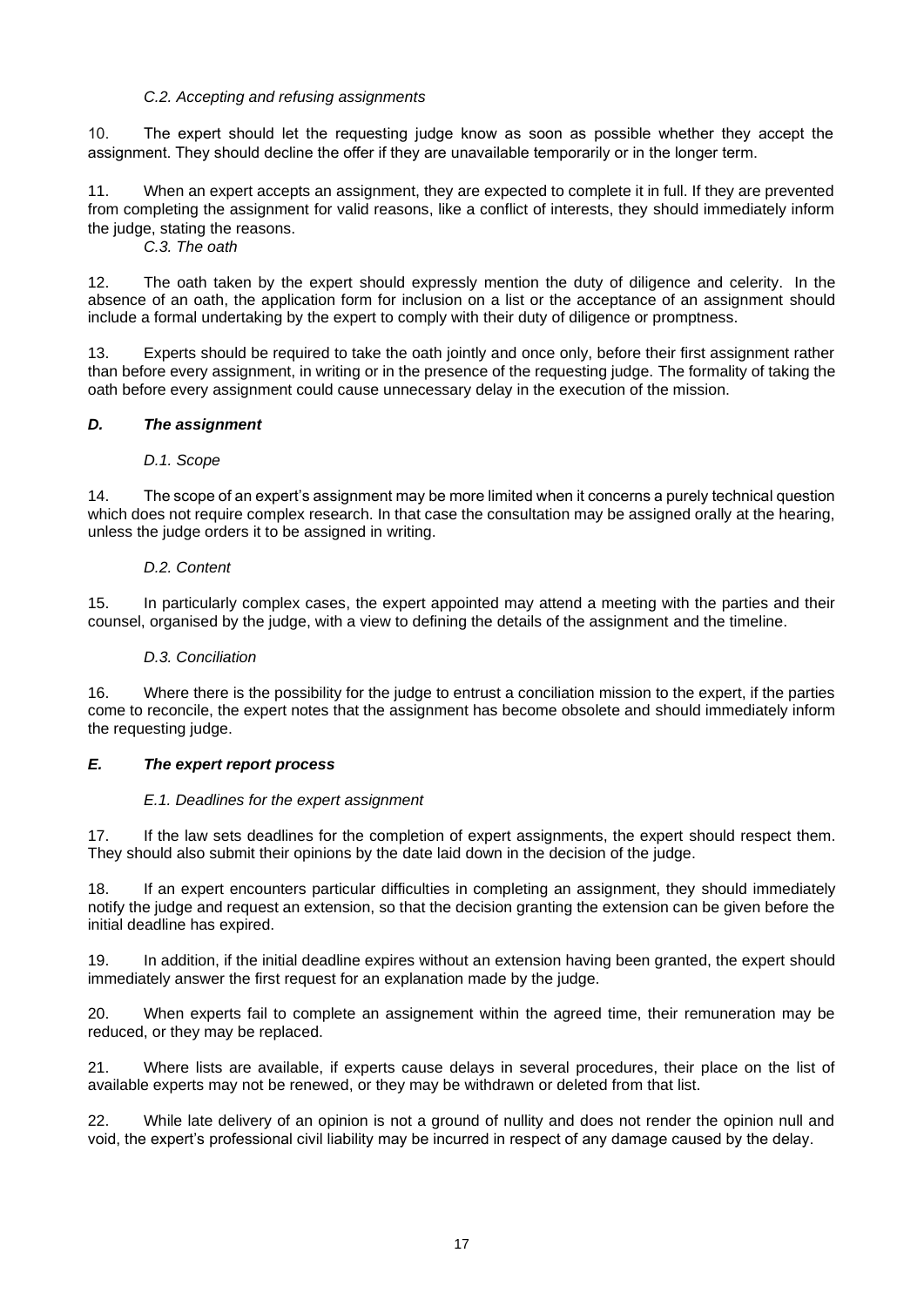## *E.2. Execution of the expert assignment*

23. The expert must be aware of their role and responsibilities towards ensuring the smooth and efficient functioning of justice and the importance of conducting proceedings within a reasonable time. They should adhere to the ethical standards developed by their respective professional organisations, which if necessary, may be referred to by the judge, to remind experts of their duties.

24. The expert should take into account any conventions or agreements signed by the body of judicial experts to which they belong and the Bar of the lawyers involved in the proceedings, in order to harmonise the expert report process, in particular the duration between the sending of convocations and the holding of the first meeting.

25. At the first meeting convened by the expert with the parties and their counsel, the expert should question the parties about the nature and volume of the documents to be produced and gauge the scope of the assignment. They should also consider the need to call in any expert in another field (sapiteur) and to give notice to third parties. At the end of the meeting the expert should give the parties and their counsel a provisional timetable for the expert's work and the delivery of the final opinion.

26. The expert should also set optimal deadlines for completion of the different phases of the assignment, as it is not always sufficient for the expert to set out a provisional timetable, even if this satisfies the parties' need for foreseeability.

27. The expert should inform the judge of the progress made and the work done. Above all, they should also inform the judge without delay of any difficulties they encounter, especially if they do not receive the documents needed to complete their task within the time agreed with the parties and their counsel. This information would enable the judge to issue orders to submit the documents concerned and thus enable expert interventions to be pursued diligently.

28. If an expert feels the need to request the assistance of a specialised expert (sapiteur) in order to resolve a technical issue in that field, be it an expert of their own choosing or one appointed by a judge at their request, he or she should clearly delimit the scope of the other expert's intervention and make sure the person works swiftly and produces the required information as soon as possible.

## *F. The expert's opinion*

29. Since the mission often includes the drafting of a preliminary report, the expert should produce it without delay in order to give the parties and their counsel enough time to make observations before the expert opinion is finalised. The time used to draft this preliminary report and collect the parties' observations can save time in the settlement of the dispute by avoiding the need to refer technical questions to the court which would oblige it to solicit additional expert assistance.

30. In the final report, the expert should answer all the technical questions asked and only those questions. If the opinion is incomplete, the court may have to refer back to the expert, which will be a waste of time, possibly with no additional remuneration. If the opinion covers more ground than necessary, the court might see fit to reduce the expert's fees.

31. Where the courts have recourse to standard assignments for experts for simple and/or repetitive cases, adapting them to the specific needs of each case, for example in civil cases for compensation for bodily harm, medical liability, construction problems and faulty workmanship, or in criminal cases, in the fields of psychiatry, psychology or forensic medicine, the expert should have access to model forms containing all the standard questions usually asked, so they do not have to reproduce them from scratch.

32. The expert should also avoid filling their reports with too many procedural details and give thought to how many pages are really needed in order to resolve the dispute. Nor should they append documents with which the parties and the court are already familiar. However, they should draft an inventory of the documents produced. Limiting the number of documents to those strictly necessary will reduce the time needed for everyone concerned to acquaint themselves with the relevant information.

## *G. Use of information and communication technologies*

33. The experts should be proficient and keep abreast of developments in using information and communication technologies necessary for dematerialising the procedures which helps to guarantee the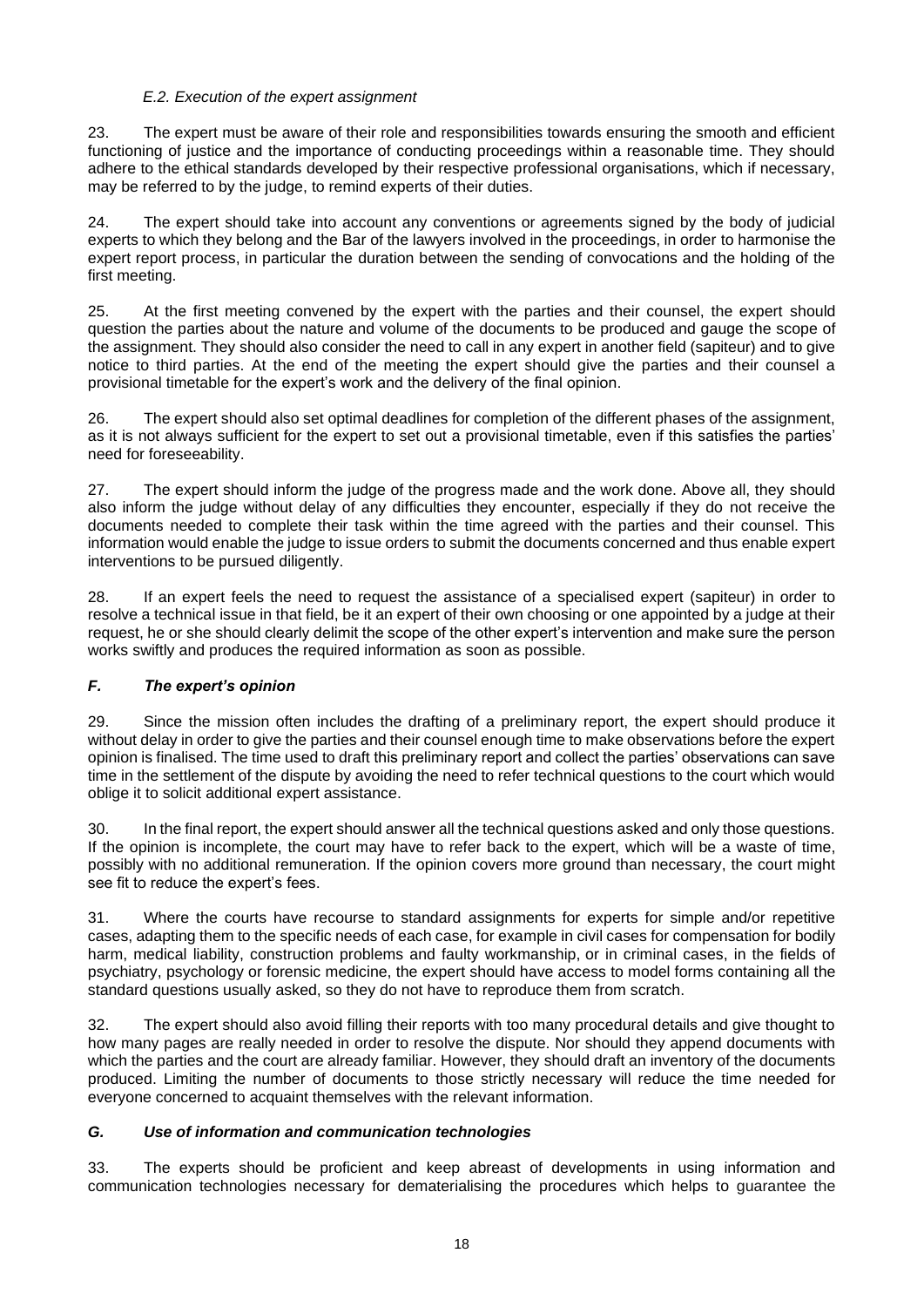integrity of the documents transferred, the security and confidentiality of exchanges, the record of the steps taken and the accuracy of the dates on which documents were sent and opened.

34. If the competent authorities put in place a national or regional database containing information on the expert fields of expertise, their qualifications and location, the experts should regularly update this information, while also regularly indicating their availabilities.

35. If the competent authorities put in place a platform accessible by experts, judges, parties and their counsel, the experts could, after having obtained consent of the parties, dematerialise the exchanges in the context of civil and administrative proceedings.

## **PART V: GUIDELINES FOR ENFORCEMENT AGENTS**

## <span id="page-18-0"></span>**Introduction**

1. An enforcement agent is a person authorised by the state to carry out the enforcement process, irrespective of whether that person is employed by the state or not $14$  (private, state-employed and semiprivate). Enforcement agents represent a vital component of the rule of law. 15

2. Judicial time management for enforcement agents is intrinsically linked to the effective and fair enforcement of court decisions, which are the responsibility of states, which establish the rules laying down the deadlines for enforcement.<sup>16</sup> The enforcement of court decisions should take into account the needs of the claimant and the rights of the defendant in a transparent manner and in compliance with the European Convention on Human Rights.

## *A. Training for enforcement agents*

3. The enforcement agent should keep their knowledge and professional skills up to date by participating in a system of compulsory continuous training.

4. Training courses for the enforcement agent should include a specific module on the length of proceedings and in particular the reasonable time requirement enshrined in Article 6(1) of the ECHR. Training should also include CEPEJ guidelines and tools relevant to judicial time management.

5. Training modules should enable the enforcement agent to identify the various stages of specific enforcement procedures and the related enforcement measures that are important in ensuring that judicial decisions are enforced within a reasonable time. In addition, they may include other subjets, such as the principles and objectives of enforcement, professional conduct and ethics of the enforcement agent, the legal framework on enforcement of court decisions, the appropriateness, organisation and implementation of enforcement measures, international enforcement of court decisions and other enforceable titles and information and communication technology.

## *B. Use of information and communication technology*

6. The enforcement agent should be proficient in using information and communication technologies and keep abreast of developments. The enforcement agent should be equipped with the technology needed to digitalise and shorten enforcement time lines. They should be proficient in recording reliable data and information in computer programs. They should input all information on the principal stages of the enforcement procedure from commencement to completion of the procedure in the suitable program.

7. Enforcement agents' professional associations should be available to participate in consultations which may be established to take stock of the policies in place regarding the use of information and communication technology to reduce enforcement times and to make any necessary adjustments.

 $14$  CEPEJ Glossary adopted by the CEPEJ at its 33<sup>rd</sup> plenary meeting (Strasbourg, 5 - 6 December 2019).

<sup>15</sup> Pini and others v. Romania, ECtHR, 22 June 2004, 78028/01; 78030/01.

<sup>16</sup> Please see also the Council of Europe's Recommendation No.R(2003) 17 on enforcement, Recommendation No. R (2003) 16 on the execution of administrative and judicial decisions in the field of administrative law and Guidelines for a better implementation of the existing Council of Europe's Recommendation on enforcement.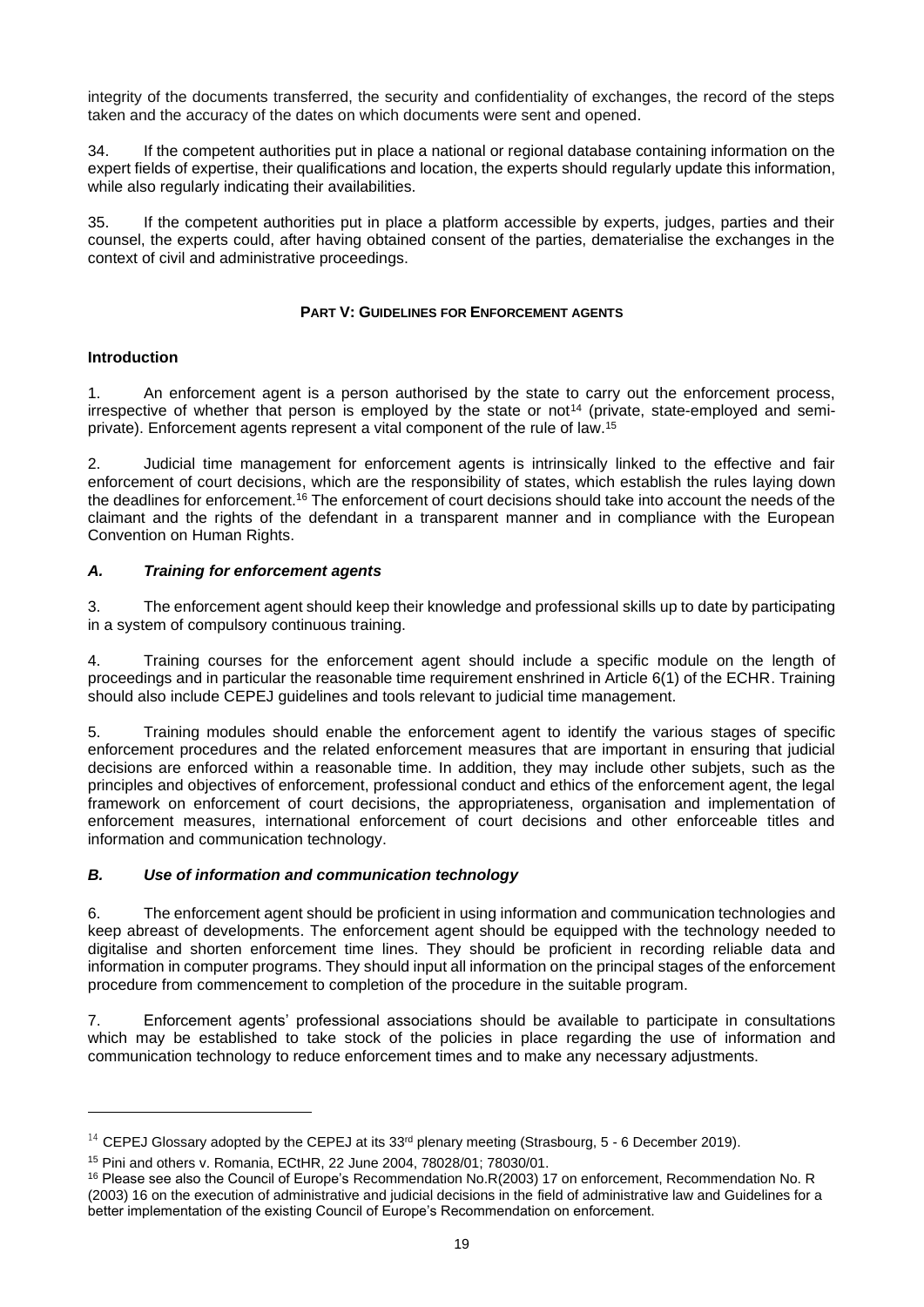## *C. Access to and collection of information on the defendant and their assets*

8. In order to ensure the swift and efficient execution of enforcement measures, the enforcement agent should take all necessary steps to obtain swiftly all information concerning the enforcement measure for which they are responsible, notably the defendant's details (name, address, employer, assets and their location), preferably using digitised methods and with due regard for data protection requirements.

#### *D. Assisting the enforcement agent and co-operating in the enforcement process*

9. The enforcement agent should take all necessary steps to enlist the direct assistance of public officials and any other persons considered necessary for enforcement of the decision for which they are responsible (experts, technicians, translators, interpreters, local authorities, locksmiths, removal firms, risk insurers, child support specialists, etc.).

10. The enforcement agent should take all necessary steps to obtain swiftly any authorisations for assistance that are necessary, using digitised methods.

## *E. Conduct of enforcement operations*

#### *E.1. Setting enforcement operations in motion*

11. Once the enforceable title has been obtained, the enforcement agent responsible for enforcing it should be able to make themselves available when required by law to do so, using digitised methods, as soon as possible.

#### *E.2. Powers of the enforcement agent*

12. The enforcement agent should have sole competence for the execution of enforceable titles and all enforcement procedures provided for by the law of the state in which they operate.

#### *E.3. Enforcement deadlines*

13. In order to ensure the best possible management of judicial time in enforcement, the enforcement agent should enjoy the independence they need to choose the most appropriate enforcement measures in accordance with the law and with the claimant's agreement.

14. The enforcement agent should ensure, throughout the procedure, that they complete all due diligence required for execution of the enforceable title as rapidly as possible and before expiry of the deadlines set by law.

#### *E.4. Urgent procedures and problems with enforcement*

15. The enforcement agent should take all necessary steps to obtain authorisations required for the performance of enforcement measures that should be dealt with in circumstances outside their own statutory remit, by applying directly to the competent court ruling at short notice, using an accelerated and urgent enforcement procedure. For example, this may be required when the enforcement measure is to be applied on premises occupied by a third party who denies access, or where enforcement in a place other than the defendant's principal place of residence is only possible outside statutory working hours.

16. If a legal problem arises over enforcement, the enforcement agent should suspend their operations and have the difficulty resolved by applying directly to the competent court ruling at short notice, using an accelerated and urgent procedure.

#### *E.5. Notices to parties*

17. The enforcement agent should keep the claimant, their legal representative or, where appropriate, the court routinely informed of the actions they take in the performance of their remit.

18. The enforcement agent should keep defendants informed of the various stages of the enforcement procedure, as and when they are completed, and of any opportunities or arrangements for challenging the enforcement, by means of standard documents designed, for example: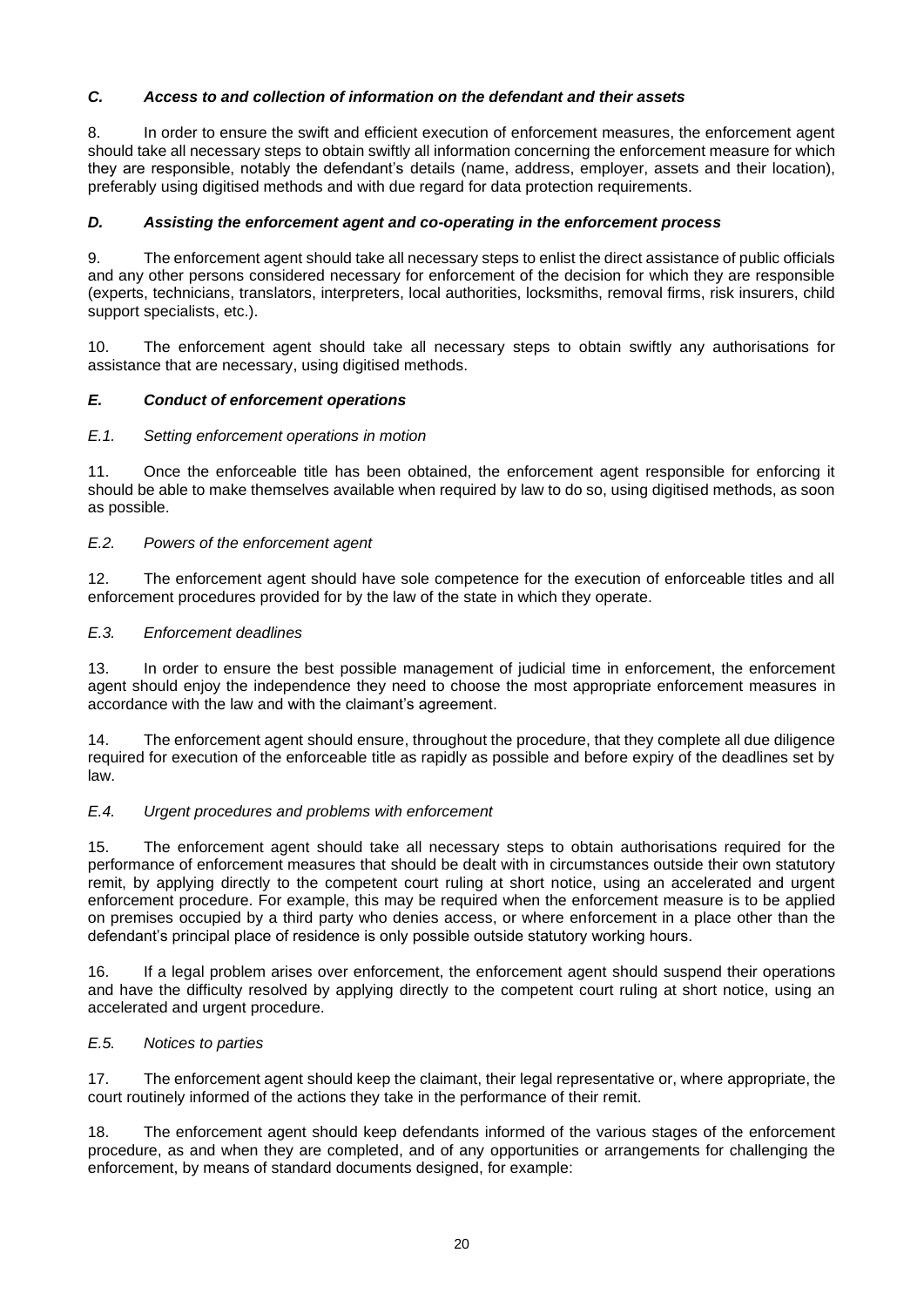- − To notify defendants of the consequences of enforcement (including the cost of enforcement) and of the costs of failure to comply with a decision ordering them to pay;
- To notify defendants of the enforcement measures to be taken against them and their rights, as and when implemented, so that defendants can either comply with them or, if they so choose, challenge them.

19. The enforcement agent should keep third parties involved in the enforcement procedure informed so that, on the one hand, their rights are upheld and, on the other, that they are able to discharge any obligations incumbent on them or are made aware of the consequences of failing to do so.

## *F. Disputes and suspensions*

- 20. The enforcement agent should be guaranteed that:
	- − Any objection to enforcement measures is made within a reasonable time, so as not to paralyse or delay the enforcement process;
	- − Enforcement is not automatically suspended if challenged;
	- Situations which may cause an enforcement measure to be suspended are strictly regulated, under the supervision of a court that will rule on disputes arising from enforcement procedures.

## *G. Quality of enforcement and statistics*

21. The enforcement agent should be aware of their role and responsibilities towards ensuring the smooth and efficient functioning of justice and the importance of conducting enforcement proceedings within a reasonable time.

22. The enforcement agent should comply with the ethical rules and code of conduct applicable to their profession which, if necessary, may be cited to remind enforcement agents of their obligations. Such ethical rules should include enforcement deadlines.

23. The enforcement agent should be able to provide information to the parties on enforcement operations for which they are responsible, obtained from the compilation of statistical databases on enforcement.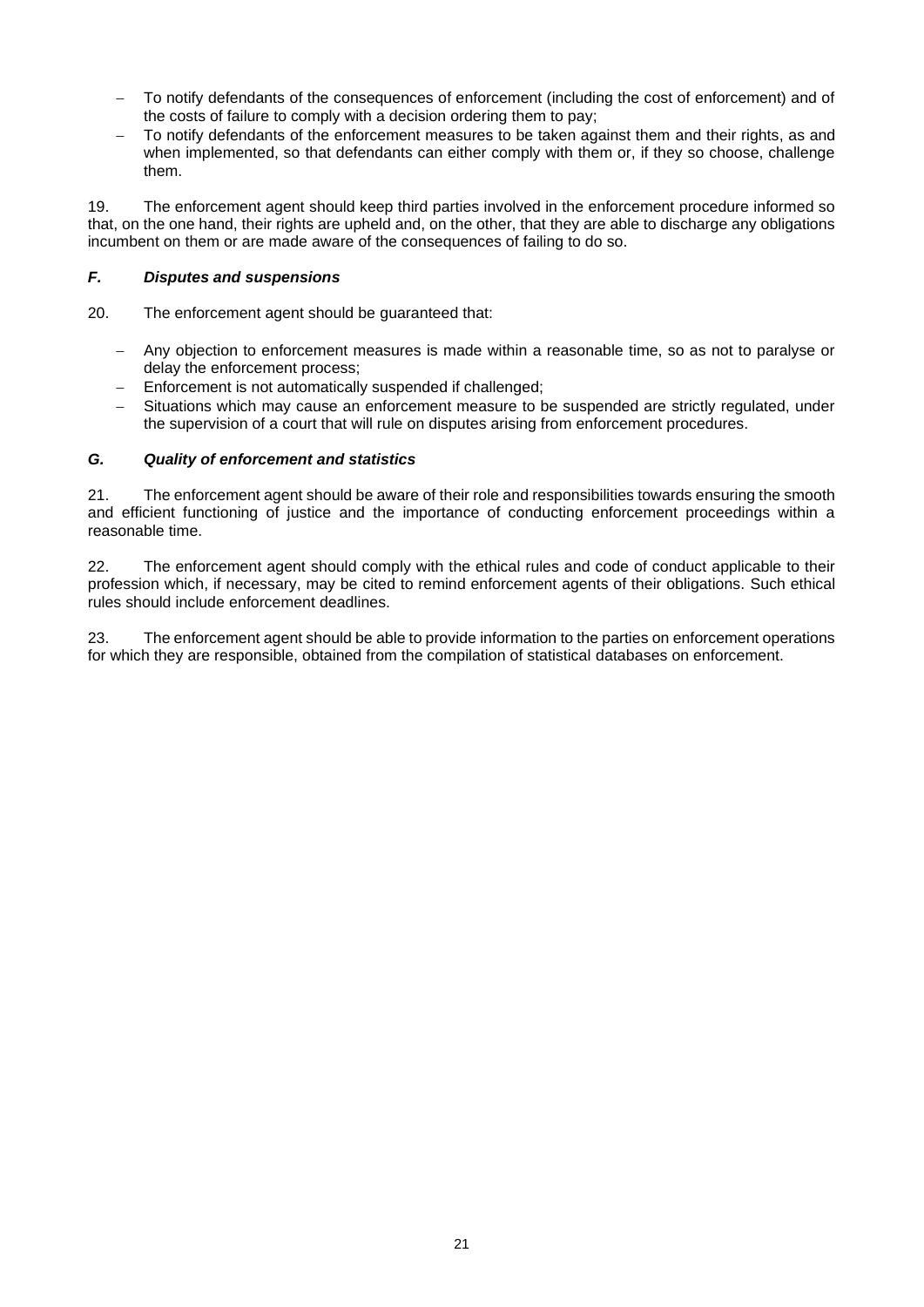## **Appendix I**: **European Uniform Guidelines for monitoring of judicial timeframes (EUGMONT)**

#### <span id="page-21-0"></span>**1. General data on courts and court proceedings**

System of monitoring should have available and public information on the general design of the judicial system, with special attention to the information relevant for the time management of the proceedings. The information on the general level should include accurate information on:

- the number and types of courts and their jurisdiction:
- the number and types of proceedings in the courts;
- the proceedings designated as priority (urgent) cases;

The data on judicial system should be regularly updated, and be available at least on the annual level (start/end of the calendar year). The following data on the number of proceedings in the courts should be available:

total number of proceedings pending at the beginning of the monitored period (e.g. calendar year);

- new proceedings (proceedings initiated within the monitored period, e.g. in the calendar year);

resolved cases (proceedings finalised within the monitored period either through a decision on the merit, a withdrawal of the case, a friendly settlement, etc…);

total number of proceedings pending at the end of the monitored period.

The data on the finalised proceedings can be split according to the way how the proceedings ended. At least, the cases that ended by a decision on the merits should be distinguishable from the cases that ended otherwise (withdrawal of the claim, settlement, rejection on formal grounds).

#### *Example I.*

## **Courts of the State of XXX**

|   | Court or<br>branch of<br>jurisdiction | Cases<br>pending on<br>1.1.20XX | New cases<br>initiated<br>in $20XX$ | Resolved<br>cases<br>in $20XX$ | Cases<br>pending on<br>31.12.20XX | Cases<br>pending on<br>31.12.20XX ><br>2 years |
|---|---------------------------------------|---------------------------------|-------------------------------------|--------------------------------|-----------------------------------|------------------------------------------------|
|   | Court(s) A                            |                                 |                                     |                                |                                   |                                                |
| 2 | Court(s) B                            |                                 |                                     |                                |                                   |                                                |
| 3 | $Court(s)$ C                          |                                 |                                     |                                |                                   |                                                |
|   | <b>TOTAL</b>                          |                                 |                                     |                                |                                   |                                                |

#### **N.B: "cases pending on 31.12.20XX" = "cases pending on 1.1.20XX" + "new cases initiated in 20XX" – "resolved cases in 20XX".**

#### **2. Information on types of cases**

The information about the cases in the courts should be available both as the total, aggregate information, and as information divided according to the types of cases. For this purpose, some general and universal categories of cases should be utilised, such as division on civil, criminal and administrative cases.

Within the general categories, a more detailed types or groups of cases should be distinguished (e.g. labour cases; murder cases), and the same information should be available for the appropriate subtypes (e.g. employment dismissal cases within labour cases).

#### **At this stage, each court can use its own case category. However, the following four categories are mandatory for each court: litigious divorce, dismissal, robbery and intentional homicide.**

Litigious divorce cases: i.e. the dissolution of a marriage contract between two persons, by the judgement of a court of a competent jurisdiction. The data should not include: divorce ruled by an agreement between the parties concerning the separation of the spouses and all its consequences (procedure of mutual consent, even if they are processed by the court) or ruled through an administrative procedure. If your country has a totally non-judicial procedure as regards divorce or if you cannot isolate data concerning adversarial divorces, please specify it and give the subsequent explanations. Furthermore, if there are in your country, as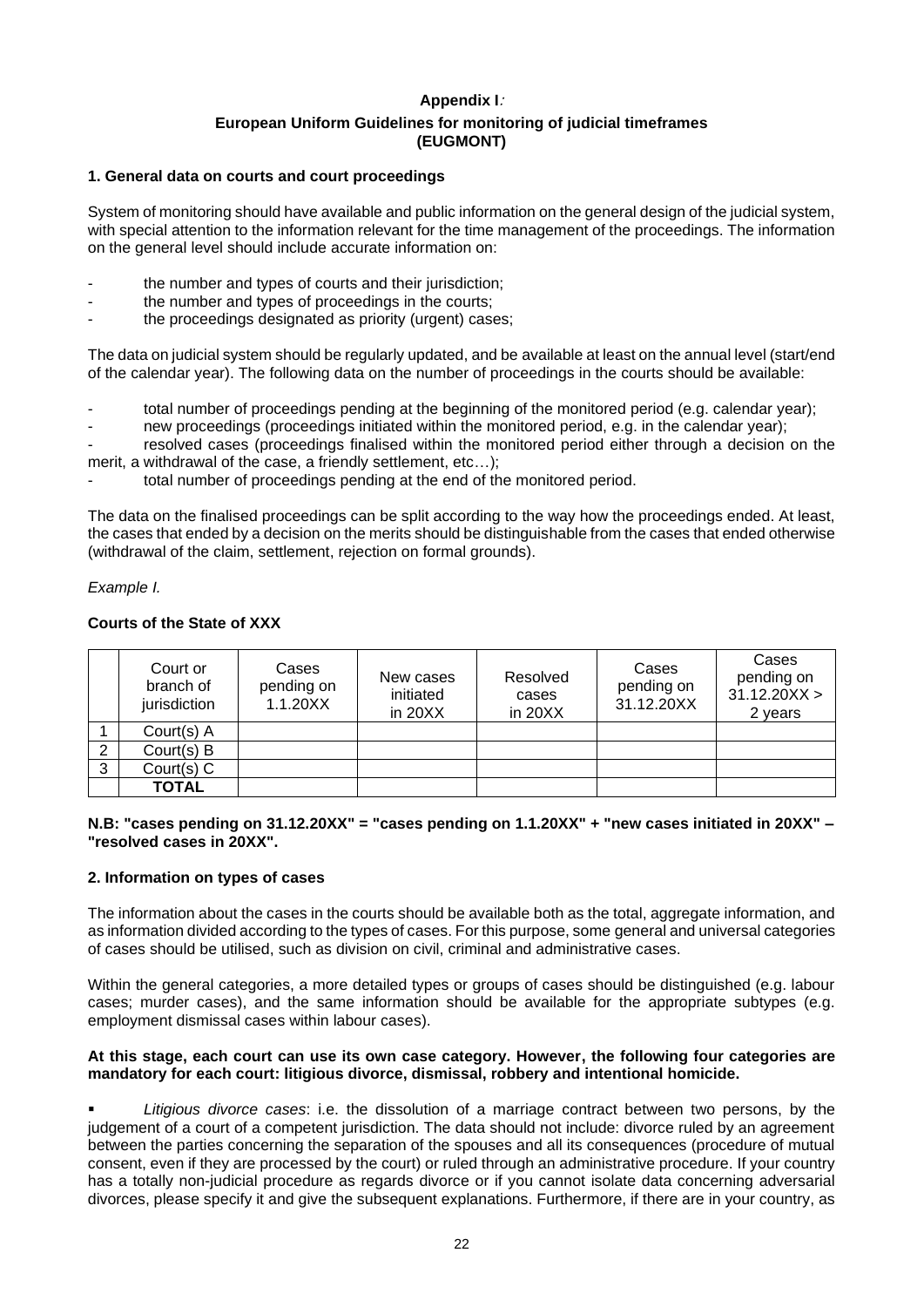regards divorce, compulsory mediation procedures or reflecting times, or if the conciliation phase is excluded from the judicial proceeding, please specify it and give the subsequent explanations.

▪ *Employment dismissal cases:* cases concerning the termination of (an) employment (contract) at the initiative of the employer (working in the private sector). It does not include dismissals of public officials, following a disciplinary procedure for instance.

▪ *Robbery* concerns stealing from a person with force or threat of force. If possible, these figures should include: muggings (bag-snatching, armed theft, etc.) and exclude pick pocketing, extortion and blackmail (according to the definition of the European Sourcebook of Crime and Criminal Justice). The data should not include attempts.

Intentional homicide is defined as the intentional killing of a person. Where possible the figures should include: assault leading to death, euthanasia, infanticide and *exclude* suicide assistance (according to the definition of the European Sourcebook of Crime and Criminal Justice). The data should not include attempts.

For the purposes of further comparison with other European systems, the precise definition and scope of the other case type used by the court (especially the non-common categories) should be appended.

#### *Example II* **City Court of XXX**

|              | YNY YYWN YN AVW    |                                 |                                     |                              |                                   |                                                |
|--------------|--------------------|---------------------------------|-------------------------------------|------------------------------|-----------------------------------|------------------------------------------------|
|              | Type of case       | Cases<br>pending on<br>1.1.20XX | New cases<br>initiated<br>in $20XX$ | Resolved<br>cases<br>in 20XX | Cases<br>pending on<br>31.12.20XX | Cases<br>pending on<br>31.12.20XX<br>> 2 years |
| 1            | <b>Civil cases</b> |                                 |                                     |                              |                                   |                                                |
| 1a           | Litigious          |                                 |                                     |                              |                                   |                                                |
|              | divorces           |                                 |                                     |                              |                                   |                                                |
| 1b           | <b>Dismissals</b>  |                                 |                                     |                              |                                   |                                                |
| $\cdots$     | .                  |                                 |                                     |                              |                                   |                                                |
| $\mathbf{2}$ | Administrative     |                                 |                                     |                              |                                   |                                                |
| 2a           | $\cdots$           |                                 |                                     |                              |                                   |                                                |
| $\cdots$     |                    |                                 |                                     |                              |                                   |                                                |
| 3            | Criminal           |                                 |                                     |                              |                                   |                                                |
|              | cases              |                                 |                                     |                              |                                   |                                                |
| 3a           | Intentional        |                                 |                                     |                              |                                   |                                                |
|              | homicides          |                                 |                                     |                              |                                   |                                                |
| 3b           | Robberies          |                                 |                                     |                              |                                   |                                                |
| $\cdots$     | $\cdots$           |                                 |                                     |                              |                                   |                                                |
|              | <b>TOTAL</b>       |                                 |                                     |                              |                                   |                                                |

## **3. Information on timeframes of proceedings**

*3a. Information on court-based timeframes of proceedings per duration periods and average/maximum timeframes*

Every court should collect data regarding the timeframes of proceedings that are taking place in the court. **Pending and completed cases** within the period (e.g. calendar year) should be separately monitored, and the **data on their duration** should be split in the groups according to the periods of their duration, i.e. cases pending or completed **in:less than one month, 1-3 months, 4-5 months, 7 to 12 months, 1-2 years, 2-3 years, 3-5 years and more than 5 years**. In addition to the spread of cases according to periods of their duration, the **average and mean duration of the proceedings have to be calculated,** and **an indication of minimum and maximum timeframes should be given as well.** The time of processing should consider only the time that was needed to process the case **within the particular court**, i.e. the time between the moment when the case arrived to the court and the moment when the case exited the court (e.g. final decision, transfer to a higher court to be decided on appeal, etc.).

If possible, **the information on timeframes of proceedings for the completed cases should be distinguishable for the cases completed after a full examination of the case** (i.e. the cases that ended by a decision on the merits) **and the cases that were completed otherwise** (by withdrawal, settlement, lack of jurisdiction etc.).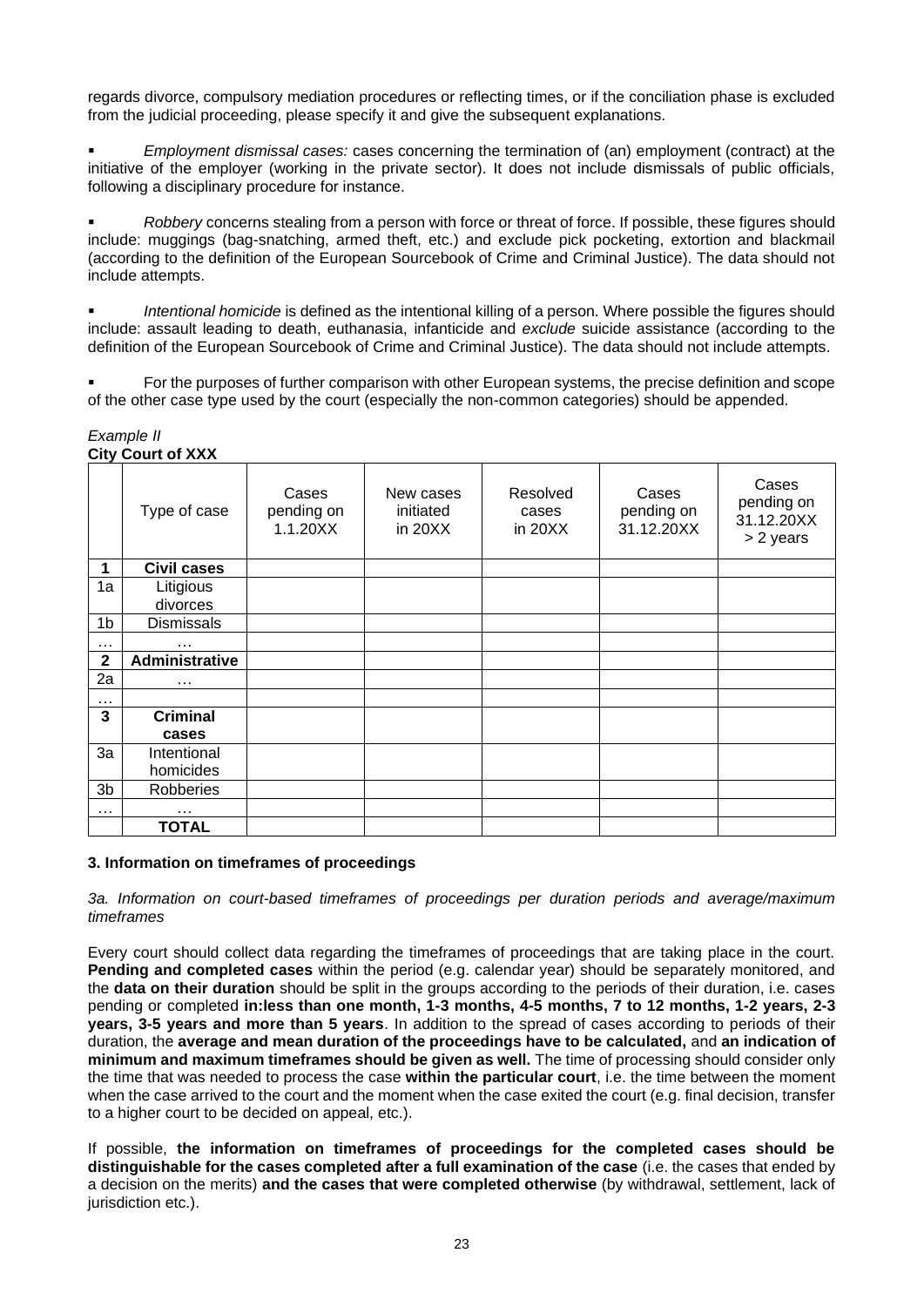## *Example III* **City Court of XXX**

|                | Duration of cases resolved in 20XX (situation as per 31.12.20XX) |                             |           |           |           |            |          |           |          |         |                              |                                 |
|----------------|------------------------------------------------------------------|-----------------------------|-----------|-----------|-----------|------------|----------|-----------|----------|---------|------------------------------|---------------------------------|
|                |                                                                  | resolved cases<br>Number of | <1 month. | 1-3 month | 4-6 month | 7-12 month | 1-2 year | 2-3 y.ear | 3-5 year | 5 year> | pending cases<br>ŏ<br>Number | in days<br>Disposition<br>time, |
| 1              | Civil cases                                                      |                             |           |           |           |            |          |           |          |         |                              |                                 |
| 1a             | Litigious divorces                                               |                             |           |           |           |            |          |           |          |         |                              |                                 |
| 1 <sub>b</sub> | Dismissals                                                       |                             |           |           |           |            |          |           |          |         |                              |                                 |
| $\cdots$       | $\cdots$                                                         |                             |           |           |           |            |          |           |          |         |                              |                                 |
| $\mathbf{2}$   | Administrative                                                   |                             |           |           |           |            |          |           |          |         |                              |                                 |
| 2a             | $\cdots$                                                         |                             |           |           |           |            |          |           |          |         |                              |                                 |
| $\cdots$       |                                                                  |                             |           |           |           |            |          |           |          |         |                              |                                 |
| 3              | <b>Criminal cases</b>                                            |                             |           |           |           |            |          |           |          |         |                              |                                 |
| 3a             | Intentional homicides                                            |                             |           |           |           |            |          |           |          |         |                              |                                 |
| 3b             | Robberies                                                        |                             |           |           |           |            |          |           |          |         |                              |                                 |
| $\cdots$       | $\cdots$                                                         |                             |           |           |           |            |          |           |          |         |                              |                                 |
|                | <b>TOTAL OF CASES</b>                                            |                             |           |           |           |            |          |           |          |         |                              |                                 |

## *3b. Information on total duration of proceedings*

It is particularly important that the cases in the court also can be distinguished **according to their total duration**. The total duration is the time between the initiation of the proceedings and the final disposal of the case (see the CEPEJ Time-management checklist and SATURN Guidelines). If possible, the time needed to enforce the decisions should also be appended to the information on total timeframes of proceedings.

The court has to know its own situation regarding the procedure lengths for the different types of cases (civil, administrative, and criminal) and, if possible, for the different case categories that are most representative of the court caseload (e.g. family, labour, contracts, torts etc.).

This diagnosis should be done for at least the last 3 (or even better 5) years to have a quite clear picture of the court caseflow.

The example below deals with different case categorisation (civil cases, administrative and criminal cases, and then for specific case categories within these large groups).

Example IV

## **City Court of XXX**

|                | Duration of pending cases in 20XX (situation as per 31.12.20XX) |                            |           |           |           |              |          |             |          |         |                             |                                 |
|----------------|-----------------------------------------------------------------|----------------------------|-----------|-----------|-----------|--------------|----------|-------------|----------|---------|-----------------------------|---------------------------------|
|                |                                                                 | pending cases<br>Number of | <1 month. | 1-3 month | 4-6 month | $7-12$ month | 1-2 year | $2-3y$ .ear | 3-5 year | 5 year> | resolved cases<br>Number of | days<br>Disposition<br>time, in |
| 1              | Civil cases                                                     |                            |           |           |           |              |          |             |          |         |                             |                                 |
| 1a             | Litigious divorces                                              |                            |           |           |           |              |          |             |          |         |                             |                                 |
| 1 <sub>b</sub> | <b>Dismissals</b>                                               |                            |           |           |           |              |          |             |          |         |                             |                                 |
| $\cdots$       | $\cdots$                                                        |                            |           |           |           |              |          |             |          |         |                             |                                 |
| $\overline{2}$ | Administrative                                                  |                            |           |           |           |              |          |             |          |         |                             |                                 |
| 2a             | $\cdots$                                                        |                            |           |           |           |              |          |             |          |         |                             |                                 |
| $\cdots$       |                                                                 |                            |           |           |           |              |          |             |          |         |                             |                                 |
| 3              | <b>Criminal cases</b>                                           |                            |           |           |           |              |          |             |          |         |                             |                                 |
| 3a             | Intentional homicides                                           |                            |           |           |           |              |          |             |          |         |                             |                                 |
| 3b             | Robberies                                                       |                            |           |           |           |              |          |             |          |         |                             |                                 |
| $\cdots$       | $\cdots$                                                        |                            |           |           |           |              |          |             |          |         |                             |                                 |
|                | <b>TOTAL OF CASES</b>                                           |                            |           |           |           |              |          |             |          |         |                             |                                 |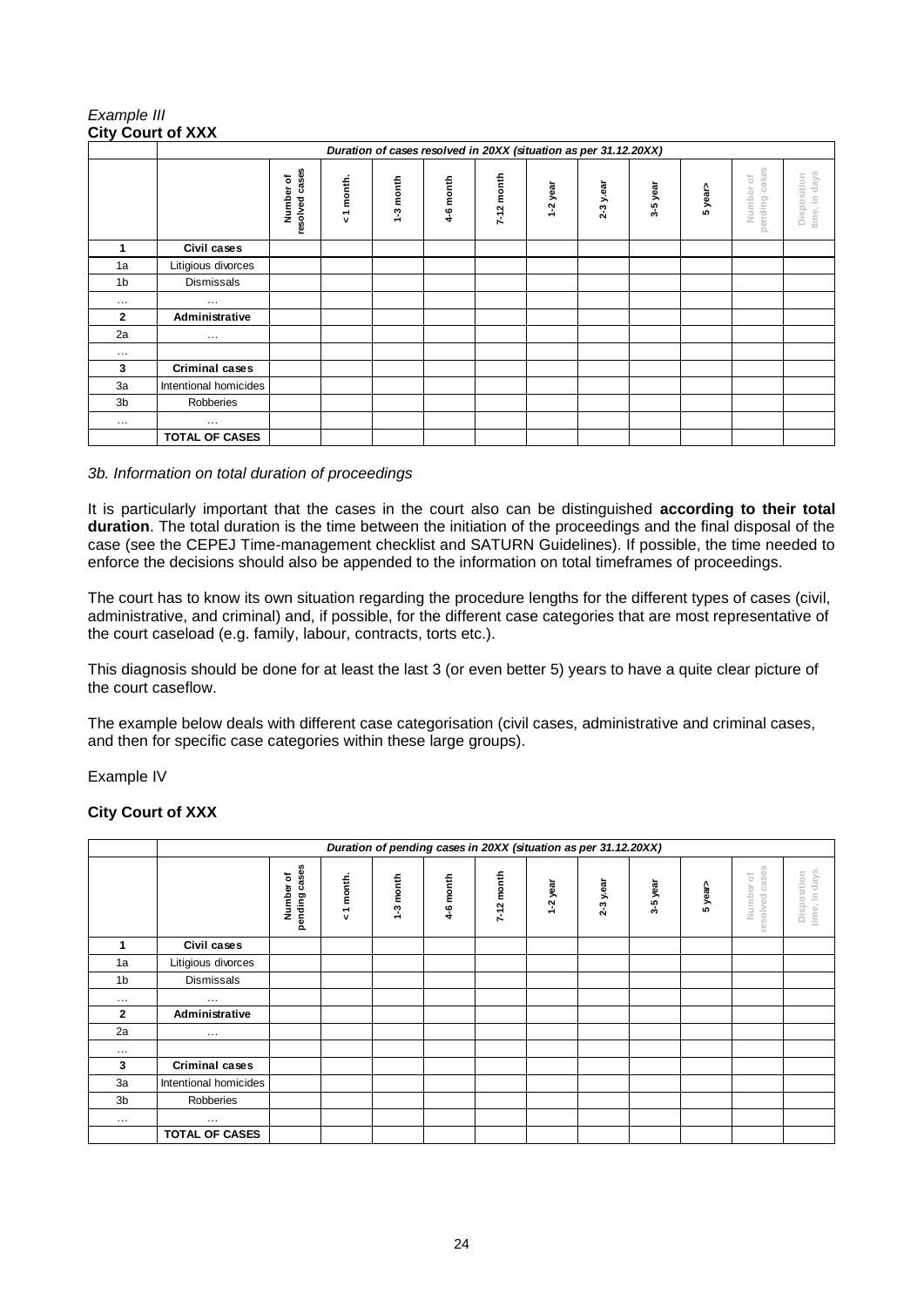### **4. Monitoring of intermediate stages of proceedings and waiting time**

The monitoring of timeframes should not be limited to the collection of data regarding total timeframes between the start and the end of the proceedings. Information on duration of intermediate stages of the proceedings should also be collected. At the minimum, the stages to be monitored should **include the duration of the preparatory stage of the proceedings** (e.g. time between the start of the proceedings and the first hearing on the merits), **the central stage** (e.g. from the first to the last hearing on the merits) **and the concluding stage of the trial** (e.g. from the last hearing to the delivery of the decision on the merits). **The data on duration of appeals proceedings, or duration of other legal remedies should also be available**. Special monitoring should be provided for the **periods of inactivity (waiting time).**

These statistics must be completed at the national level by the relevant body (Ministry of Justice, High Council for the Judiciary, etc.).

#### *Example V*

#### **City Court of Danubia**

|                | Type of case             | Average duration of intermediate stages in the proceedings (situation<br>as per 31.12.20XX) |                    |                 |               |                            |       |  |  |  |
|----------------|--------------------------|---------------------------------------------------------------------------------------------|--------------------|-----------------|---------------|----------------------------|-------|--|--|--|
|                |                          |                                                                                             | <b>Trial stage</b> |                 |               | <b>Legal remedies</b>      |       |  |  |  |
|                |                          | Preparation<br>of the<br>proceeding                                                         | <b>Hearings</b>    | <b>Judgment</b> | <b>Appeal</b> | <b>Special</b><br>recourse | Other |  |  |  |
| 1              | <b>Civil cases</b>       |                                                                                             |                    |                 |               |                            |       |  |  |  |
| 1a             | Litigious<br>divorces    |                                                                                             |                    |                 |               |                            |       |  |  |  |
| 1b             | <b>Dismissals</b>        |                                                                                             |                    |                 |               |                            |       |  |  |  |
| $\cdots$       | $\cdots$                 |                                                                                             |                    |                 |               |                            |       |  |  |  |
| $\mathbf{2}$   | Administrative           |                                                                                             |                    |                 |               |                            |       |  |  |  |
| 2a             | $\cdots$                 |                                                                                             |                    |                 |               |                            |       |  |  |  |
| $\cdots$       |                          |                                                                                             |                    |                 |               |                            |       |  |  |  |
| 3              | <b>Criminal</b><br>cases |                                                                                             |                    |                 |               |                            |       |  |  |  |
| 3a             | Intentional<br>homicides |                                                                                             |                    |                 |               |                            |       |  |  |  |
| 3 <sub>b</sub> | <b>Robberies</b>         |                                                                                             |                    |                 |               |                            |       |  |  |  |
| .              | $\cdots$                 |                                                                                             |                    |                 |               |                            |       |  |  |  |
|                | TOTAL                    |                                                                                             |                    |                 |               |                            |       |  |  |  |

#### **5. Analytical information and indicators**

Based on the general data on courts, numbers of cases and their duration, as well as on the other relevant information on the courts and judicial system, further instruments may be used as indicators and benchmarks of performance in the courts**<sup>17</sup>** .

*Inter alia*, the following indices can be used to analyse and monitor the duration and other factors important for the understanding of timeframes in the court:

**1. Clearance rate (CR indicator):** Relationship between the new cases and completed cases within a period, in percentage.

The period, in percentage.<br>Clearance Rate  $(\%) = \frac{\text{resolved cases}}{\text{incoming cases}} \times 100$ resolved cases<br>incoming cases =

<sup>17</sup> See also document CEPEJ(2016)12, « Measuring the quality of justice », part 4.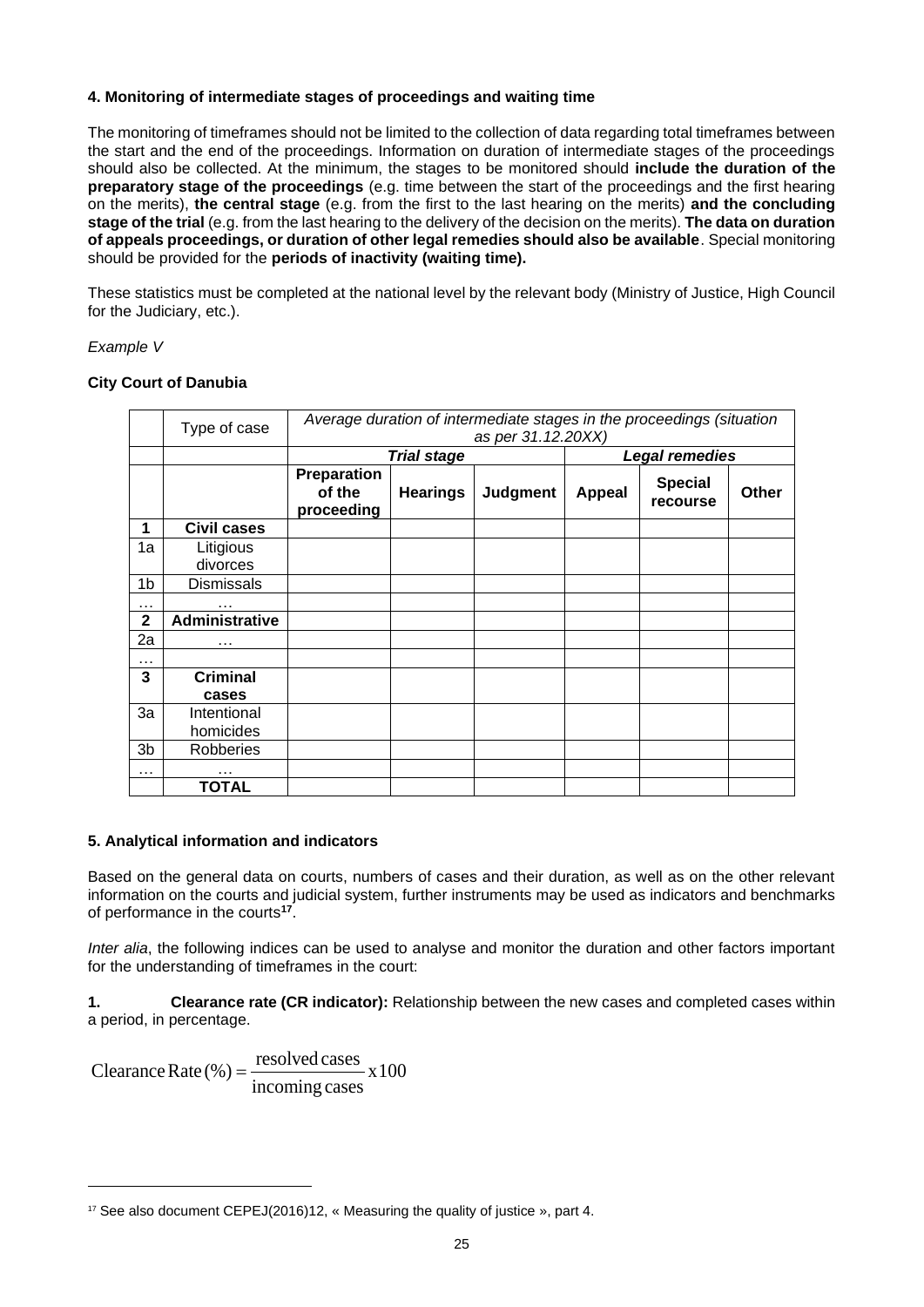**Example:** If in a calendar year 500 new cases were submitted to the court, and the court completed at the same time 550 cases, the CR is 110%. If the court would complete 400 cases, the CR would be 80%. A CR above 100 % means that the number of pending cases decreases.

**2. Case Turnover ratio:** Relationship between the number of resolved cases and the number of unresolved cases at the end. This requires a calculation of the number of times during the year (or other observed period) that the standardized case types are turned over or resolved.

Number of Resolved Cases at the end. This requires a calculation of<br>bbserved period) that the standardized case types are turned<br>Case Turnover Ratio=<br>Number of Unresolved Cases at the Number of Resolved Cases<br>Number of Unresolved Cases at the End

**3. Disposition time (DT indicator):** it compares the number of resolved cases during the observed period and the number of unresolved cases at the end of the observed period. 365 is divided by the number of resolved cases divided by the number of unresolved cases at the end, so as to be able to express it in number of days. The ratio measures how quickly the judicial system (of the court) turns over received cases – that is, how long it takes for a type of cases to be resolved. This indicator provides further insight into how a judicial system manages its flow of cases.

*CaseTurnoverRatio*  $DispositionTime = \frac{365}{365}$ 

## **Other indicators (for information)**

**4. Efficiency rate (ER indicator):** Relationship between the number of personnel used in a court in a year and the output of cases from the same court at the end of the year.

**5. Total backlog (TB indicator):** Cases remaining unresolved at the end of the period, defined as difference between the total number of pending cases at the beginning of the period, and the cases resolved within the same period. *Example***:** If there were 1000 cases pending at the beginning of the calendar year, and the court terminated 750 cases during the calendar year, at the end of the calendar period there would be 250 cases that are calculated as total backlog.

**6. Backlog resolution (BR indicator):** The time needed to resolve the total backlog in months or days, calculated as the relationship between the number of cases and the clearance time. *Example:* If there are 100 cases considered as total backlog at the end of the period, and the court completed 200 cases in the same period, the BR indicator is 6 months or 180 days.

**7. Case per judge (CPJ indicator):** Number of cases of a particular type per judge in the given period. *Example:* If a court has 600 pending civil cases at the end of the calendar year and 4 judges that deal with them, the CPC is 150.

**8. Standard departure (SD indicator):** Departure from the set targets per type of case in the given period, in percentage or days. *Example:* If the target for completion of litigious divorce case in the first instance was set to be 200 days, and in the calendar year the average duration of such cases was 240 days, the SD indicator is 40 days or 20%.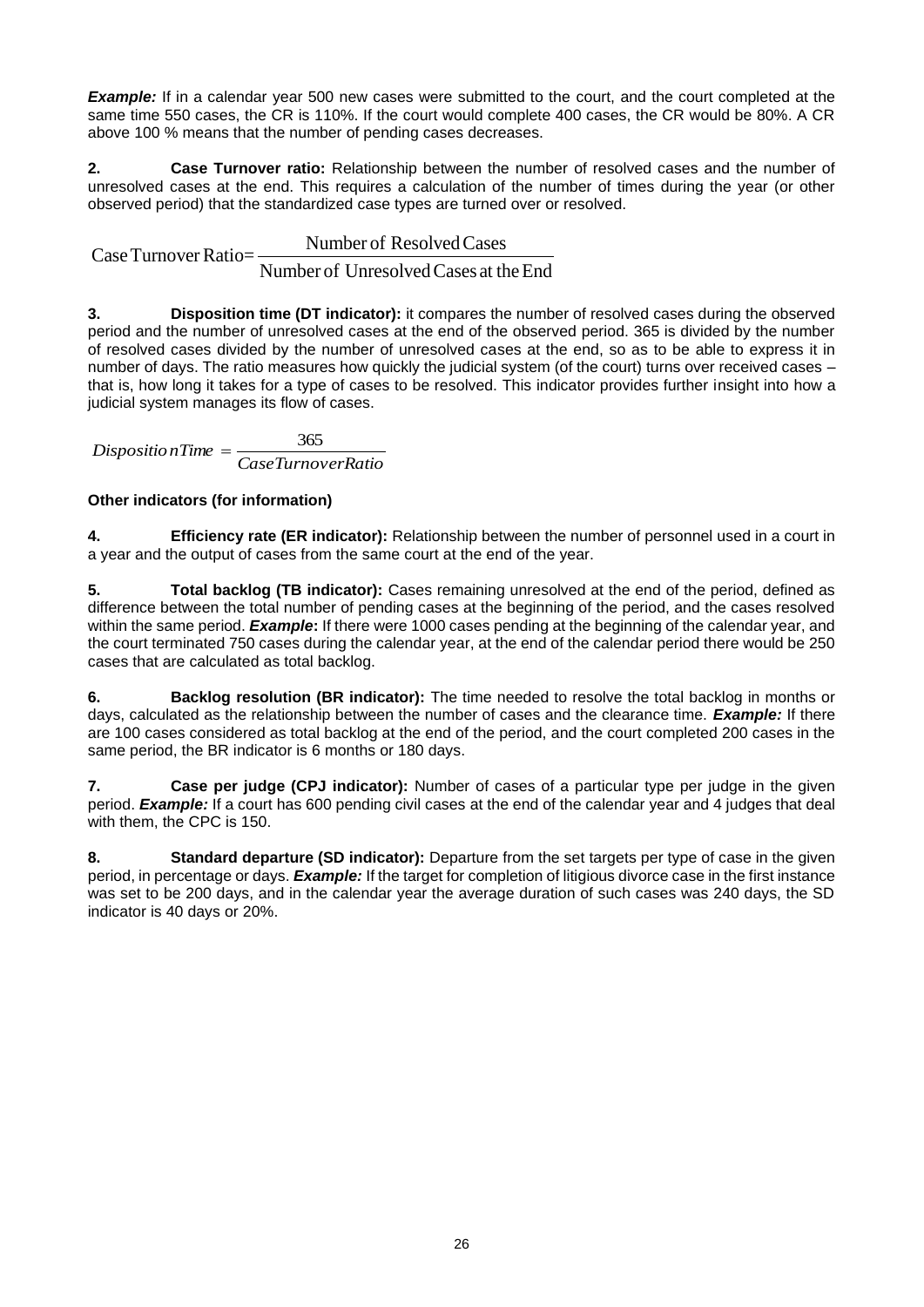#### **APPENDIX II – EXAMPLES OF SYNOPSIS**

<span id="page-26-0"></span>**Please note that Appendix II includes Excel sheets with mathematic formula which can be directly used by the courts from the electronic version of this document available on www.coe.int/cepej, file "SATURN Centre".** 

*To use the document as an Excel calculation sheet, please double click on the relevant table.*

#### **pending from the previous period initiated during the peirod resolved pending at the en of the period 362 1027 1089 300 397 1131 1210 318 279 771 853 197 262 1072 1056 278 279 1085 1094 270 999 1014 1312 701 877 1086 1374 589 0 7 7 0 3455 7193 7995 2653 Court F Court G Court H TOTAL Court B Court C Court D Court E Court or branch of courts Cases Court A**

# **Number of cases per court – V2.0**

# **Number of cases per type – V2.0**

|                         |                                        |                                   | Cases        |                                     |
|-------------------------|----------------------------------------|-----------------------------------|--------------|-------------------------------------|
| <b>Type of cases</b>    | pending from<br>the previous<br>period | initiated<br>during the<br>period | resolved     | pending at the<br>end of the period |
| 1. Civil cases          |                                        |                                   |              |                                     |
| Litigious divorces      | 362                                    | 1027                              | 1089         | 300                                 |
| Dismissal cases         | 279                                    | 771                               | 853          | 197                                 |
|                         | $\bf{0}$                               | $\bf{0}$                          | 0            | 0                                   |
| 2. Administrative cases |                                        |                                   |              |                                     |
|                         | $\bf{0}$                               | $\bf{0}$                          | 0            | $\bf{0}$                            |
| 3. Criminal cases       |                                        |                                   |              |                                     |
| <b>Robberies</b>        | 279                                    | 1085                              | 1094         | 270                                 |
| Intentional homicides   | 877                                    | 1086                              | 1374         | 589                                 |
|                         | $\bf{0}$                               | $\bf{0}$                          | $\mathbf{0}$ | $\bf{0}$                            |
| <b>TOTAL</b>            | 1797                                   | 3969                              | 4410         | 1356                                |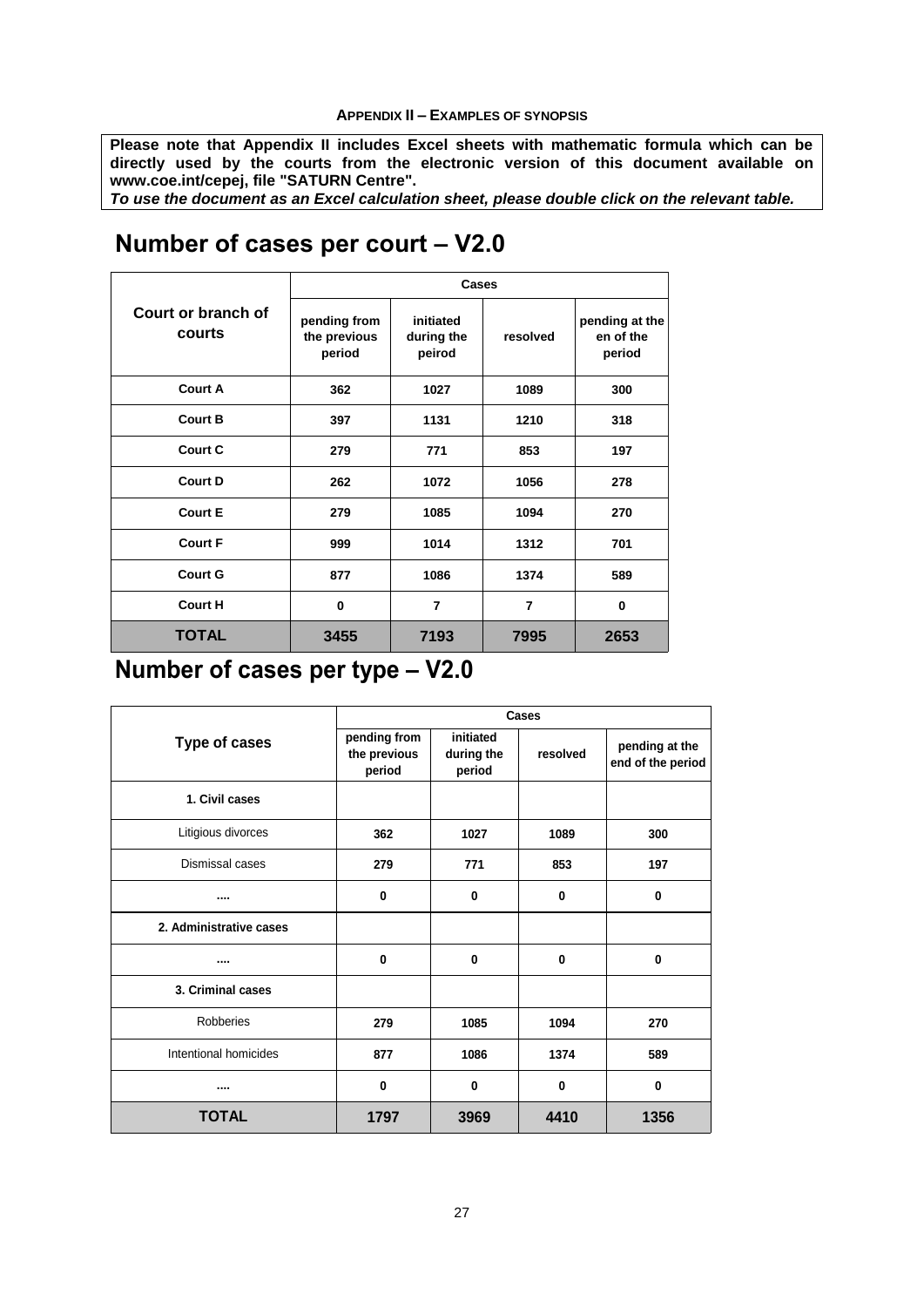## **Duration of cases V.2**

|                          |                   |                                                 |              |                   | Cases               |                    |           |                  |                |           |                                    |
|--------------------------|-------------------|-------------------------------------------------|--------------|-------------------|---------------------|--------------------|-----------|------------------|----------------|-----------|------------------------------------|
|                          |                   |                                                 |              |                   | <b>Distribution</b> |                    |           |                  |                |           |                                    |
| Court or branch of court | Resolved<br>cases | Cases<br>pending at<br>the end of<br>the period | $< 1$ month  | $1 - 3$<br>months | 4-6 months          | $7 - 12$<br>months | 1-2 years | $2 - 3$<br>years | $3-5$<br>years | > 5 years | <b>Disposition time</b><br>in days |
| 1. Civil cases           |                   |                                                 |              |                   |                     |                    |           |                  |                |           |                                    |
| Litigious divorces       | 5456              | 1915                                            | 668          | 1675              | 1172                | 1137               | 781       | 23               | $\mathbf 0$    | 0         | 128.11                             |
| Dismissal cases          | 1371              | 428                                             | 244          | 774               | 231                 | 81                 | 40        | 1                | 0              | 0         | 113.95                             |
|                          | 1                 | 1                                               | 1            | 1                 | 1                   | 1                  | 1         | 1                | 1              | 1         | 365.00                             |
| 2. Administrative cases  |                   |                                                 |              |                   |                     |                    |           |                  |                |           |                                    |
|                          | 1                 | 1                                               | 1            | 1                 | 1                   | 1                  | 1         | 1                | 1              | 1         | 365.00                             |
| 3. Criminal cases        |                   |                                                 |              |                   |                     |                    |           |                  |                |           |                                    |
| Robberies                | 1161              | 314                                             | 438          | 530               | 147                 | 35                 | 11        | 0                | 0              | 0         | 98.72                              |
| Intentional homicides    | $\overline{7}$    | 0                                               | $\mathbf{2}$ | 4                 | 1                   | 0                  | $\bf{0}$  | $\mathbf 0$      | 0              | 0         | 52.14                              |
|                          | 1                 | 1                                               | 1            | 1                 | 1                   | 1                  | 1         | 1                | 1              | 1         | 365.00                             |
| <b>Total</b>             | 7998              | 2660                                            | 1355         | 2986              | 1554                | 1256               | 835       | 27               | 3              | 3         | 121.39                             |

Disposition time =  $\frac{365}{\text{(nbr of resolved cases)}/\text{nbr of unresolved cases}}$ 

## **Average duration in the proceedings**

| Average duration of the intermediate stages in the proceedings |                          |                              |                        |                      |                                          |                     |  |  |  |  |  |  |
|----------------------------------------------------------------|--------------------------|------------------------------|------------------------|----------------------|------------------------------------------|---------------------|--|--|--|--|--|--|
|                                                                |                          | <b>Trial stage</b>           |                        | Legal remedies       |                                          |                     |  |  |  |  |  |  |
| Type of cases                                                  | Preparation<br>(nb days) | <b>Hearings</b><br>(nb days) | Judgement<br>(nb days) | Appeal<br>(nb weeks) | <b>Special</b><br>recourse<br>(nb weeks) | Other<br>(nb weeks) |  |  |  |  |  |  |
| 1. Civil cases                                                 |                          |                              |                        |                      |                                          |                     |  |  |  |  |  |  |
| Litigious divorces                                             | 80                       | 20                           | 80                     | 18                   | 18                                       |                     |  |  |  |  |  |  |
| Dismissal cases                                                | 60                       | 2                            | 20                     | 18                   |                                          |                     |  |  |  |  |  |  |
|                                                                |                          |                              |                        |                      |                                          |                     |  |  |  |  |  |  |
| 2. Administrative cases                                        |                          |                              |                        |                      |                                          |                     |  |  |  |  |  |  |
|                                                                |                          |                              |                        |                      |                                          |                     |  |  |  |  |  |  |
| 3. Criminal cases                                              |                          |                              |                        |                      |                                          |                     |  |  |  |  |  |  |
| <b>Robberies</b>                                               | 150                      | 30                           | 70                     | 20                   | 15                                       |                     |  |  |  |  |  |  |
| Intentional homicides                                          | 120                      | 20                           | 60                     | 20                   | 12                                       |                     |  |  |  |  |  |  |
|                                                                |                          |                              |                        |                      |                                          |                     |  |  |  |  |  |  |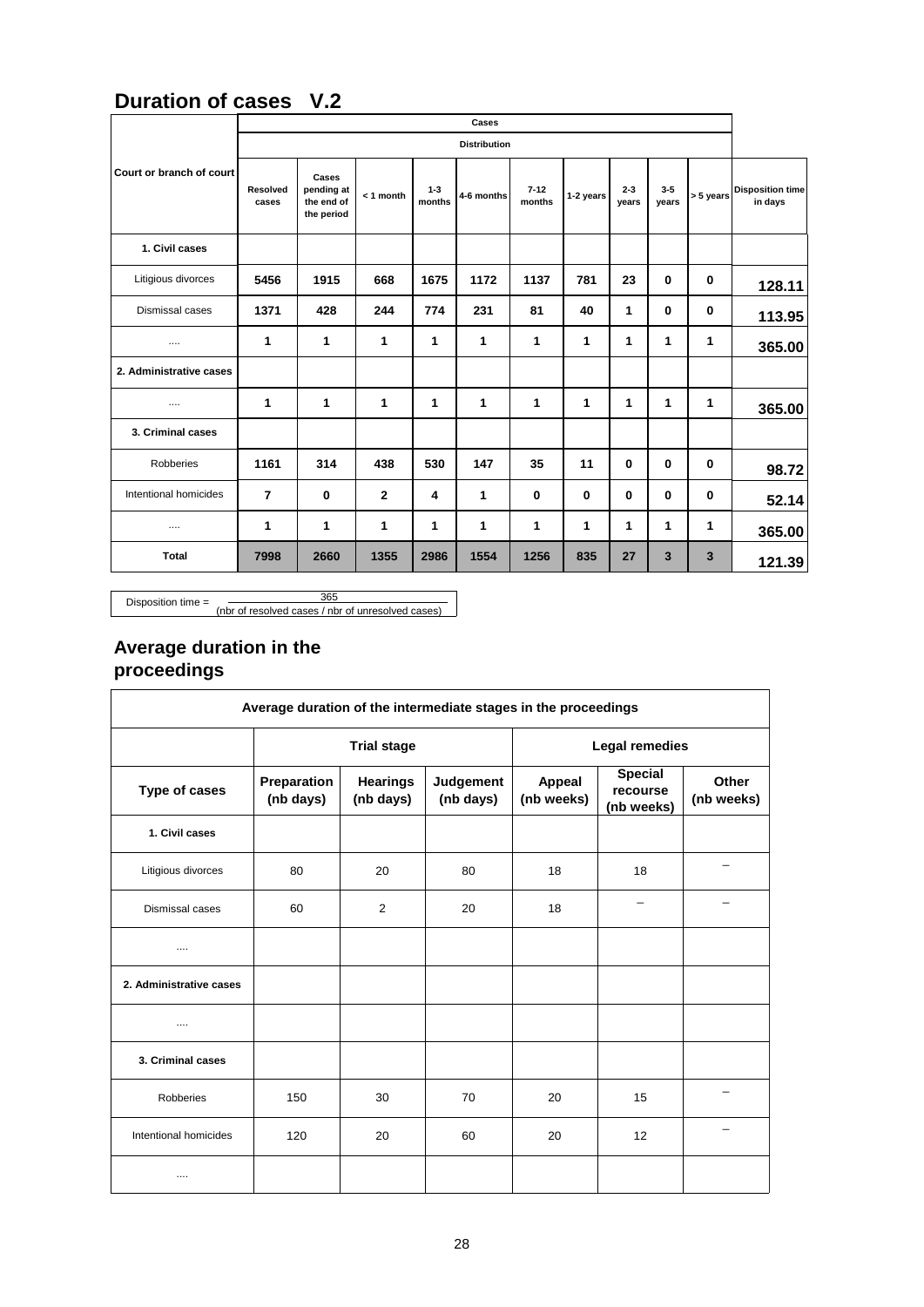#### <span id="page-28-0"></span>**APPENDIX III: TIMELINE SHOWING THE DIFFERENT STAGES OF THE CRIMINAL PROCEDURE BEFORE AND DURING THE TRIAL**



**PRETRIAL STAGE - TIME MEASUREMENT POINTS IN ECHR ARTICLES 5 AND 6 Time line Primary responsible: Police and/or prosecution**

(1) See also: "Any period in excess of four days is prima facie too long (*Oral and Atabay v. Turkey*, § 43; *McKay v. the United Kingdom* [GC], § 47; *Năstase-Silivestru v. Romania*, § 32). Shorter periods can also breach the promptness requirement if there are no special difficulties or exceptional circumstances preventing the authorities from bringing the arrested person before a judge sooner (*Gutsanovi v. Bulgaria*, §§ 154-59; *İpek and Others v. Turkey*, §§ 36-37; *Kandzhov v. Bulgaria*, § 66).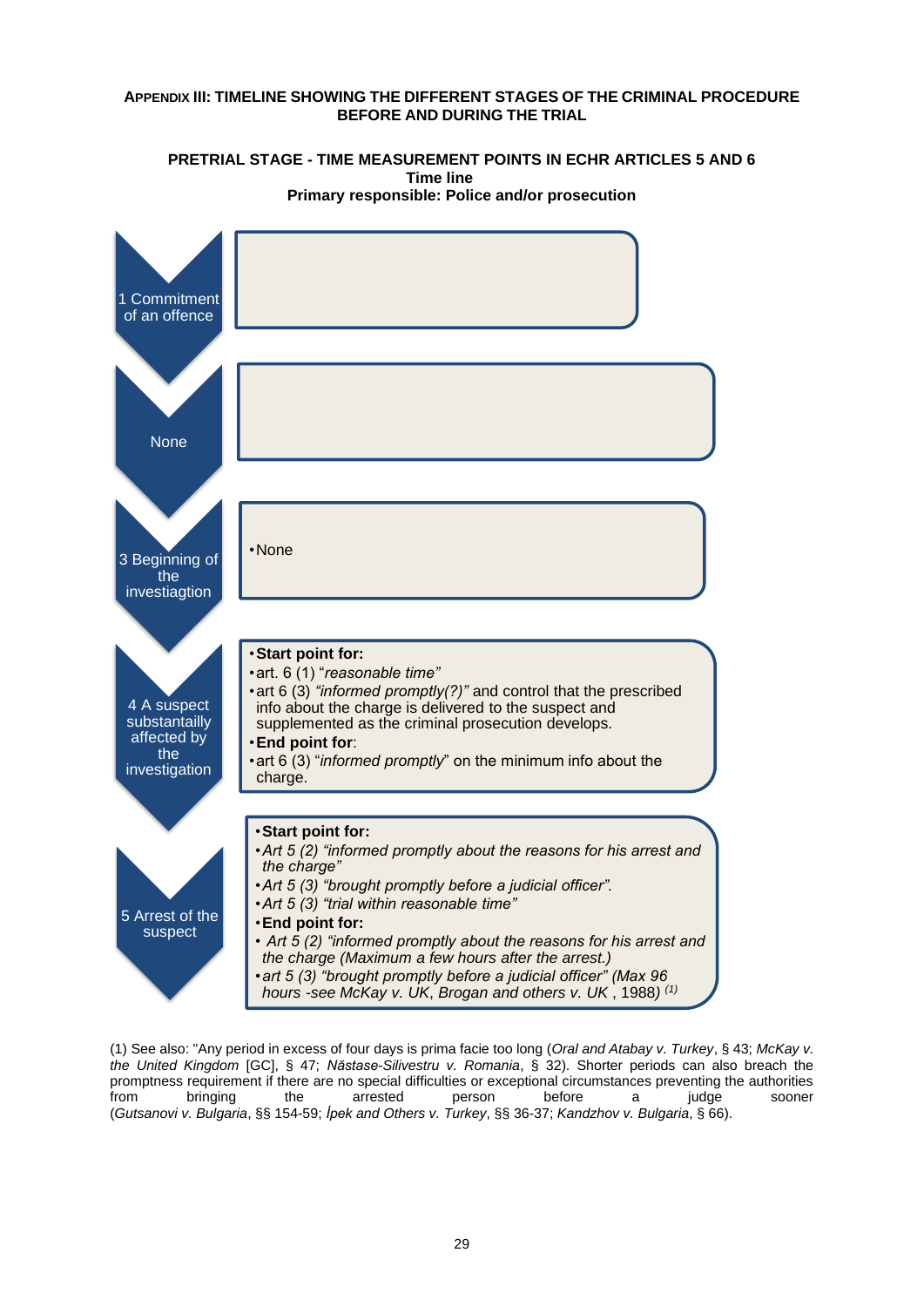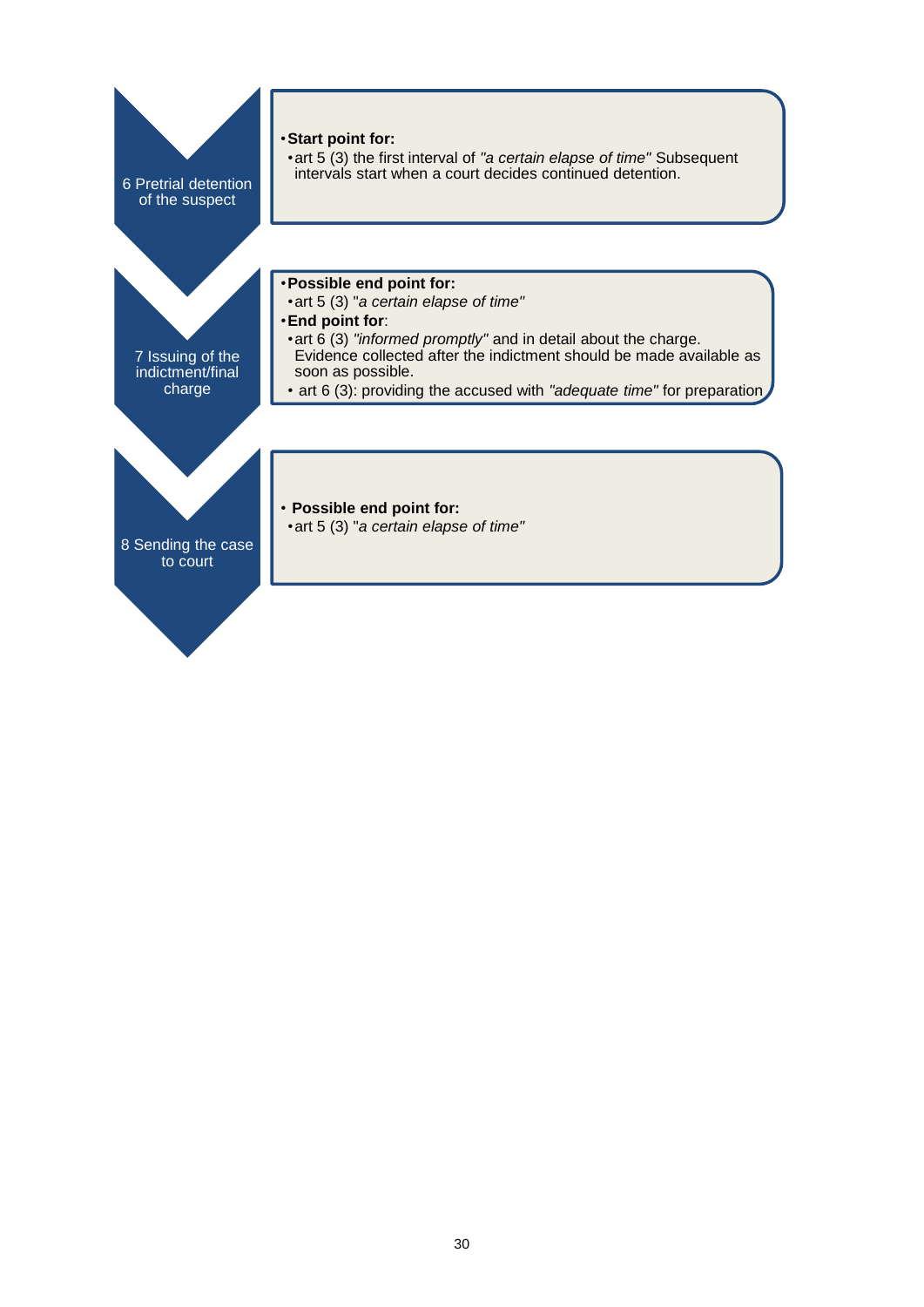#### **TRIAL STAGE - TIME MEASUREMENT POINTS IN ECHR ARTICLE 5 AND 6** Time line. **Primary responsible: Courts**